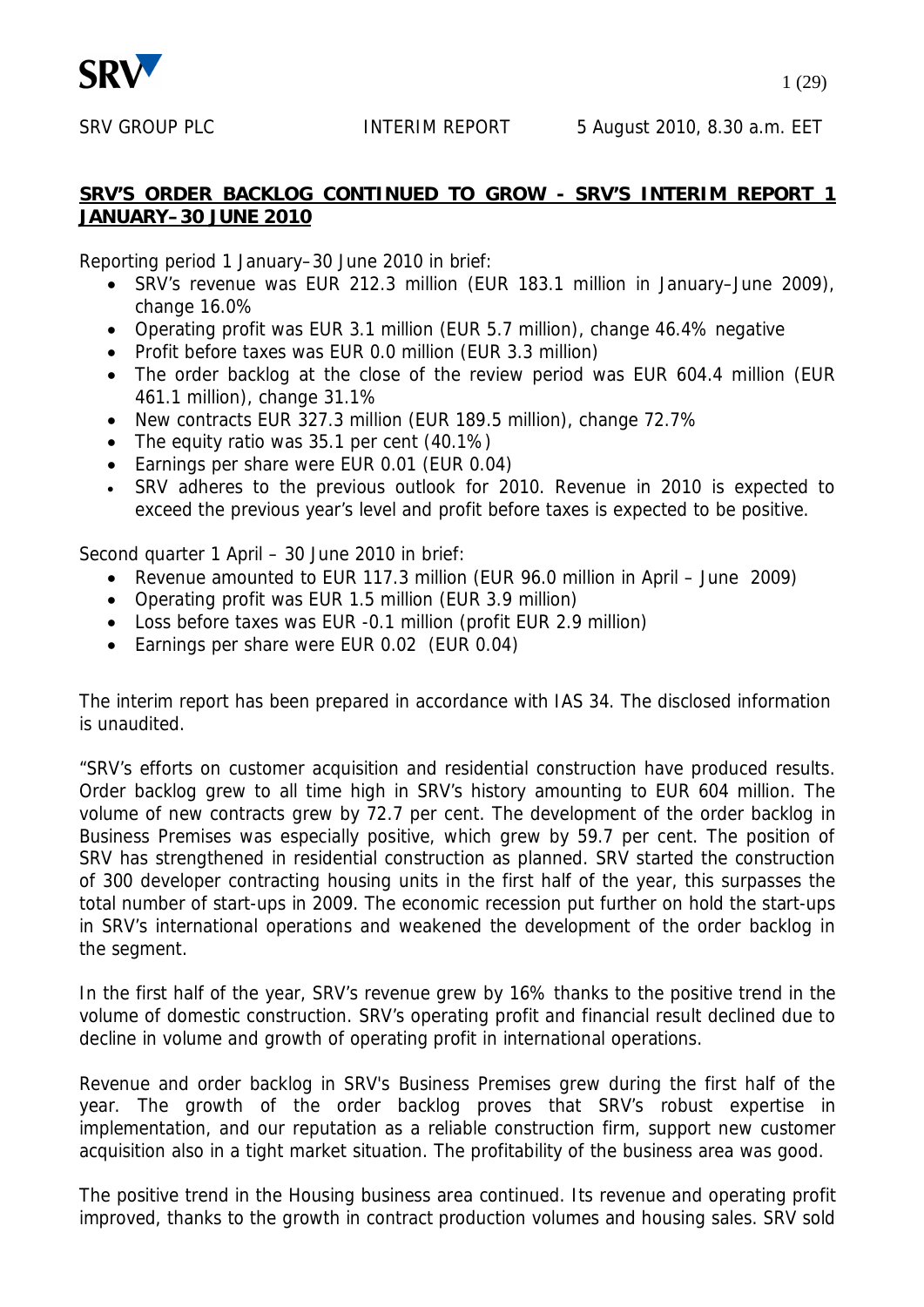

a total of 197 housing units to consumers (78 units in January–June 2009). Demand for housing is also directed towards projects under construction and as a result of premarketing outcome, SRV has decided to start the construction of another 110 residential units.

In our Russian operations, start-ups of projects under development were postponed. The Russian financial and property markets are gradually recovering. In order to further boost our growth strategy, we have diversified our business model. Besides developing implementation of SRV's current projects, we are seeking growth by placing emphasis on the preparation of the first investment sites for the property fund, as well as the development of a shopping centre to be realised in cooperation with Shanghai Industrial Investment Group.

SRV's result is not on a satisfactory level due to postponement of projects in the International Business Area. We will now focus our efforts on start-up of key projects in order to raise the volume of the segment to the level required by its cost level.

"SRV boasts strong innovative project development, and we will continue our efforts on it by utilising the support from the company's solvency and financing position. Even though the business premises market is challenging, I believe that through project development SRV can start projects that are important to the business activities of our clients. As an example of successful result of persistence we can mention the Karisto shopping centre project, the construction contract for which was signed in June. In the domestic housing production our aim is to raise our market share in the growth centres. Of the long-term possibilities offered by project development we can mention, among others, the Keilaniemi Towers project, the future metro station in Niittykumpu district in Espoo and the project for planning the land use of the neighbouring areas, as well as the Sitra's Low2No project with the aim to develop and implement a solution for the construction of low carbon or nocarbon sustainable urban environment", says Jukka Hienonen, CEO of SRV.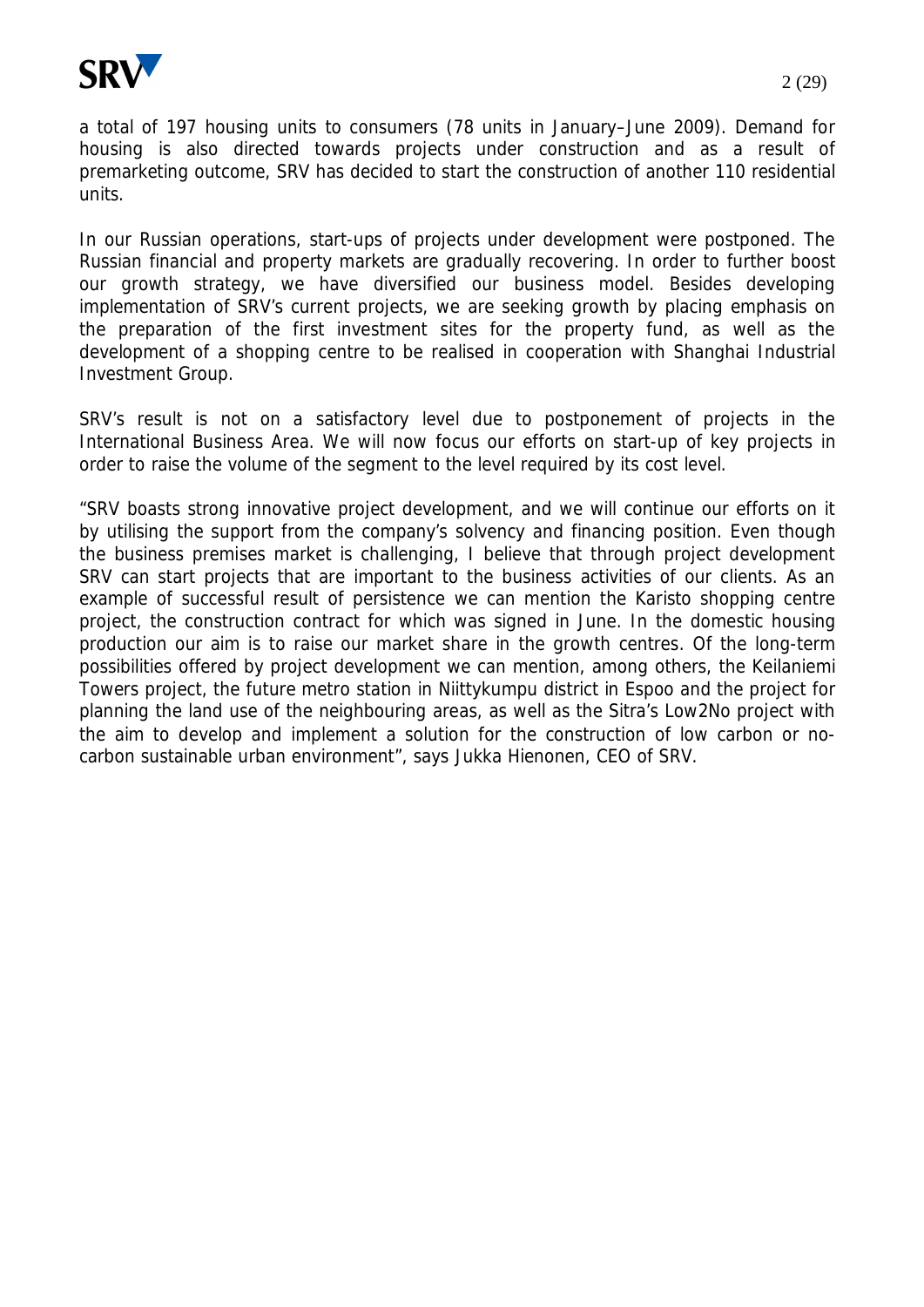

| <b>Group key figures</b>                                                                                 | <b>IFRS</b> | <b>IFRS</b> |             |         | <b>IFRS</b> | <b>IFRS</b> | <b>IFRS</b> |
|----------------------------------------------------------------------------------------------------------|-------------|-------------|-------------|---------|-------------|-------------|-------------|
|                                                                                                          | $1 - 6/$    | $1 - 6/$    | change,     | change, | $4 - 6/$    | $4 - 6/$    | $1 - 12/$   |
| (EUR million)                                                                                            | 2010        | 2009        | <b>MEUR</b> | %       | 2010        | 2009        | 2009        |
| Revenue                                                                                                  | 212.3       | 183.1       | 29.3        | 16.0    | 117.3       | 96.0        | 390.5       |
| Operating profit                                                                                         | 3.1         | 5.7         | $-2.6$      | $-46.4$ | 1.5         | 3.9         | 10.7        |
| Financial income and expenses.                                                                           |             |             |             |         |             |             |             |
| total                                                                                                    | $-3.0$      | $-2.5$      | $-0.6$      |         | $-1.6$      | $-1.0$      | $-4.2$      |
| Profit before taxes                                                                                      | 0.0         | 3.3         | $-3.2$      | $-98.9$ | $-0.1$      | 2.9         | 6.5         |
| Order backlog                                                                                            | 604.4       | 461.1       | 143.2       | 31.1    |             |             | 481.6       |
| New agreements                                                                                           | 327.3       | 189.5       | 137.7       | 72.7    | 186.7       | 98.2        | 396.1       |
| Operating profit. %                                                                                      | 1.4         | 3.1         |             |         | 1.3         | 4.1         | 2.7         |
| Net profit. %                                                                                            | 0.0         | 0.8         |             |         | 0.6         | 1.6         | 0.7         |
| Equity ratio. %                                                                                          | 35.1        | 40.1        |             |         |             |             | 41.3        |
| Net interest bearing debt                                                                                | 216.7       | 186.8       |             |         |             |             | 179.9       |
| Gearing. %                                                                                               | 142.3       | 116.6       |             |         |             |             | 109.8       |
| Return on investment. % <sup>1)</sup>                                                                    | 2.1         | 4.0         |             |         |             |             | 4.9         |
| Return on equity. $%$ <sup>1)</sup>                                                                      | 0.1         | 1.8         |             |         |             |             | 1.8         |
| Earnings per share. EUR                                                                                  | 0.01        | 0.04        |             |         | 0.02        | 0.04        | 0.08        |
| Equity per share. EUR                                                                                    | 4.38        | 4.44        |             |         |             |             | 4.48        |
| Weighted average number of                                                                               |             |             |             |         |             |             |             |
| shares outstanding<br>1) In calculating the key ratio only the profit for the period has been appualised | 33.9        | 36.2        |             | $-6.2$  |             |             | 36.0        |

1) In calculating the key ratio only the profit for the period has been annualised

Consolidated revenue was EUR 212.3 million (EUR 183.1 million in January–June 2009). of which Finland accounted for 97 per cent (93%) and Russia and the Baltic countries for 3 per cent (7%). Revenue in the Business Premises business area was EUR 131.5 million (EUR 100.9 million). Revenue in the Housing business area was EUR 74.1 million (EUR 69.0 million). Revenue in the International business area was EUR 6.7 million (EUR 13.2 million).

The Group's operating profit was EUR 3.1 million (EUR 5.7 million in January–June 2009). Operating profit margin was 1.4 per cent (3.1%). Operating profit in the Business Premises business area was EUR 9.0 million (EUR 10.6 million). Operating profit in the Housing business area was EUR 3.2 million (EUR 2.2 million). Operating loss in the International business area was EUR 6.1 million (operating loss of EUR 4.4 million).

The Group's profit before taxes was EUR 0.0 million (profit of EUR 3.3 million in January– June 2009). The profit for the review period was EUR 0.1 million (profit of EUR 1.5 million). Earnings per share were EUR 0.01 (EUR 0.04 positive). Return on equity was 0.1 per cent (1.8%) and return on investment was 2.1 per cent (4.0%).

The Group's revenue for the second quarter was EUR 117.3 million (EUR 96.0 million in April-June 2009) and operating profit EUR 1.5 million (EUR 3.9 million). Loss before taxes was EUR 0.1 million (profit of EUR 2.9 million). Earnings per share were EUR 0.02 (EUR 0.04)

The order backlog grew by 31.1 per cent and was EUR 604.4 million on 30 June 2010 (EUR 461.1 million on 30 June 2009). The growth in the order backlog was attributed by the 39.3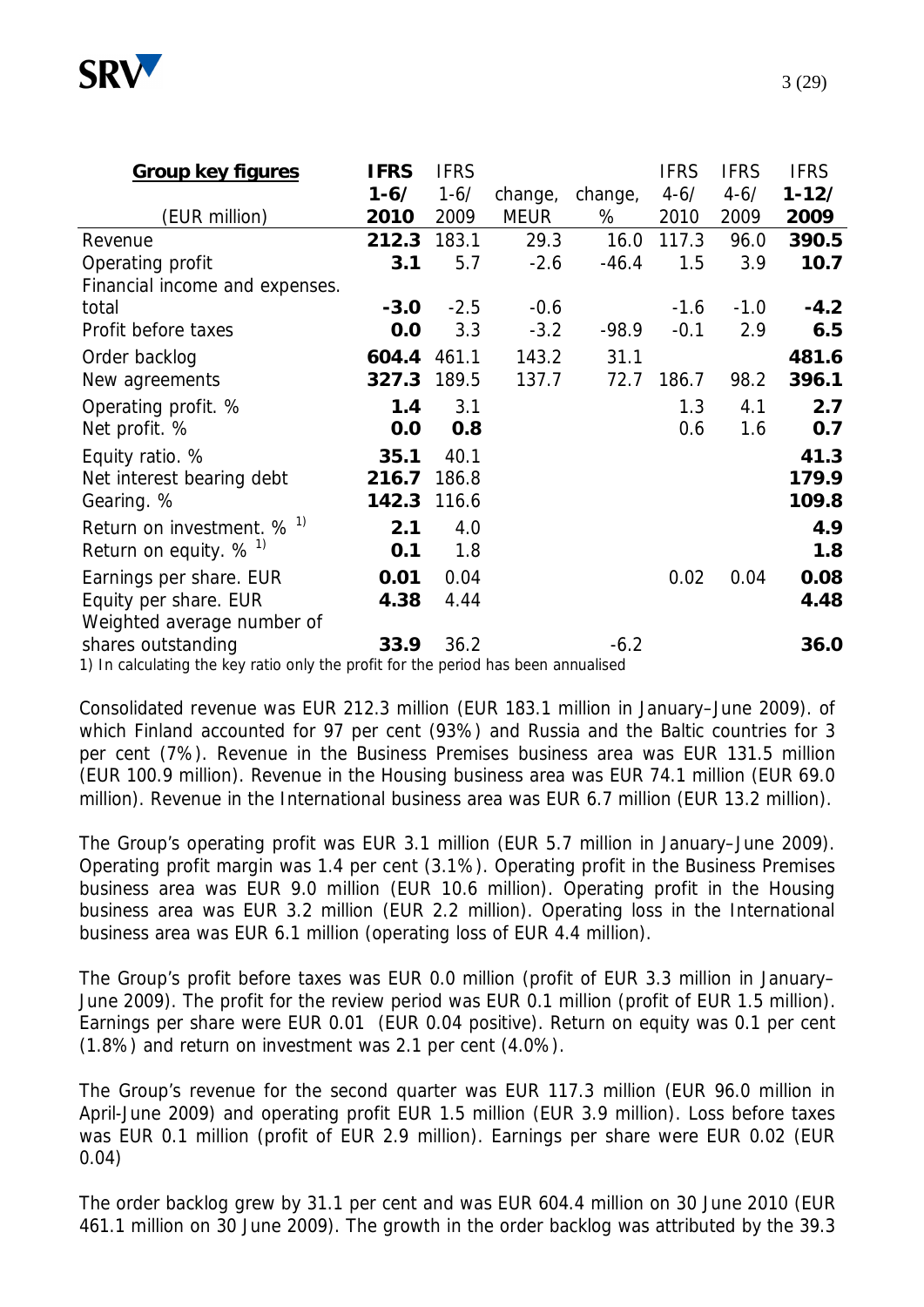

per cent growth of the portion of the sold production to EUR 426 million (EUR 306.1 million on 30 June 2009). The start-ups of the developer contracting housing projects raised the share of the unsold order backlog to EUR 178 million (EUR 155 million on 30 June 2009).

# **Key figures for the Segments**

|                          | <b>IFRS</b>  | <b>IFRS</b> |             |             | <b>IFRS</b> | <b>IFRS</b> | <b>IFRS</b> |
|--------------------------|--------------|-------------|-------------|-------------|-------------|-------------|-------------|
| Revenue                  | $1 - 6/$     | $1 - 6/$    | change.     | change.     | $4 - 6/$    | $4 - 6/$    | $1 - 12/$   |
| (EUR million)            | 2010         | 2009        | <b>MEUR</b> | $\%$        | 2010        | 2009        | 2009        |
| <b>Business Premises</b> | 131.5        | 100.9       | 30.5        | 30.2        | 76.8        | 46.1        | 208.0       |
| Housing                  | 74.1         | 69.0        | 5.2         | 7.5         | 35.8        | 42.4        | 158.6       |
| International            | 6.7          | 13.2        | $-6.5$      | $-48.9$     | 4.8         | 7.6         | 24.0        |
| <b>Other Operations</b>  | 5.0          | 4.3         | 0.8         | 17.6        | 2.5         | 2.1         | 8.7         |
| Eliminations             | $-5.1$       | $-4.3$      | $-0.7$      |             | $-2.6$      | $-2.1$      | $-8.8$      |
| Group. total             | 212.3        | 183.1       | 29.3        | 16.0        | 117.3       | 96.0        | 390.5       |
|                          | <b>IFRS</b>  | <b>IFRS</b> |             |             | <b>IFRS</b> | <b>IFRS</b> | <b>IFRS</b> |
| Operating profit         | $1 - 6/$     | $1 - 6/$    | change.     | change.     | $4 - 6/$    | $4 - 6/$    | $1 - 12/$   |
| (EUR million)            | 2010         | 2009        | <b>MEUR</b> | $\%$        | 2010        | 2009        | 2009        |
| <b>Business Premises</b> | 9.0          | 10.6        | $-1.6$      | $-14.9$     | 4.7         | 4.6         | 18.0        |
| Housing                  | 3.2          | 2.2         | 1.0         | 45.6        | 0.7         | 2.3         | 5.4         |
| International            | $-6.1$       | $-4.4$      | $-1.7$      |             | $-2.2$      | $-1.9$      | $-7.7$      |
| <b>Other Operations</b>  | $-2.8$       | $-2.6$      | $-0.2$      |             | $-1.6$      | $-1.0$      | $-4.7$      |
| Eliminations             | $-0.2$       | 0.0         | $-0.2$      | $-641.2$    | $-0.1$      | 0.0         | $-0.3$      |
| Group. total             | 3.1          | 5.7         | $-2.6$      | $-46.4$     | 1.5         | 3.9         | 10.7        |
| Operating profit         | <b>IFRS</b>  |             | <b>IFRS</b> | <b>IFRS</b> | <b>IFRS</b> | <b>IFRS</b> |             |
| (%)                      | $1 - 6/2010$ |             | 1-6/2009    | 4-6/2009    | 4-6/2008    |             | 1-12/2009   |
| <b>Business Premises</b> |              | 6.8         | 10.5        | 6.1         | 10.0        |             | 8.6         |
| Housing                  |              | 4.3         | 3.1         | 2.1         | 5.3         |             | 3.4         |
| International            | $-90.6$      |             | $-33.5$     | $-46.6$     | $-25.6$     |             | $-32.1$     |
| Group. total             |              | 1.4         | 3.1         | 1.3         | 4.1         |             | 2.7         |
| Order backlog            | <b>IFRS</b>  |             | <b>IFRS</b> | muutos.     | muutos.     |             | <b>IFRS</b> |
| (EUR million)            | 30.6.09      |             | 30.6.08     | meur        | %           |             | 31.12.09    |
| <b>Business Premises</b> | 358.2        |             | 224.3       | 133.8       | 59.7        |             | 255.3       |
| Housing                  | 220.5        |             | 206.1       | 14.4        | 7.0         |             | 201.7       |
| International            | 25.7         |             | 30.7        | $-5.0$      | $-16.2$     |             | 24.6        |
| Group. total             | 604.4        |             | 461.1       | 143.2       | 31.1        |             | 481.6       |
| - sold order backlog     |              | 426         | 306         |             |             |             | 317         |
| - unsold order backlog   |              | 178         | 155         |             |             |             | 165         |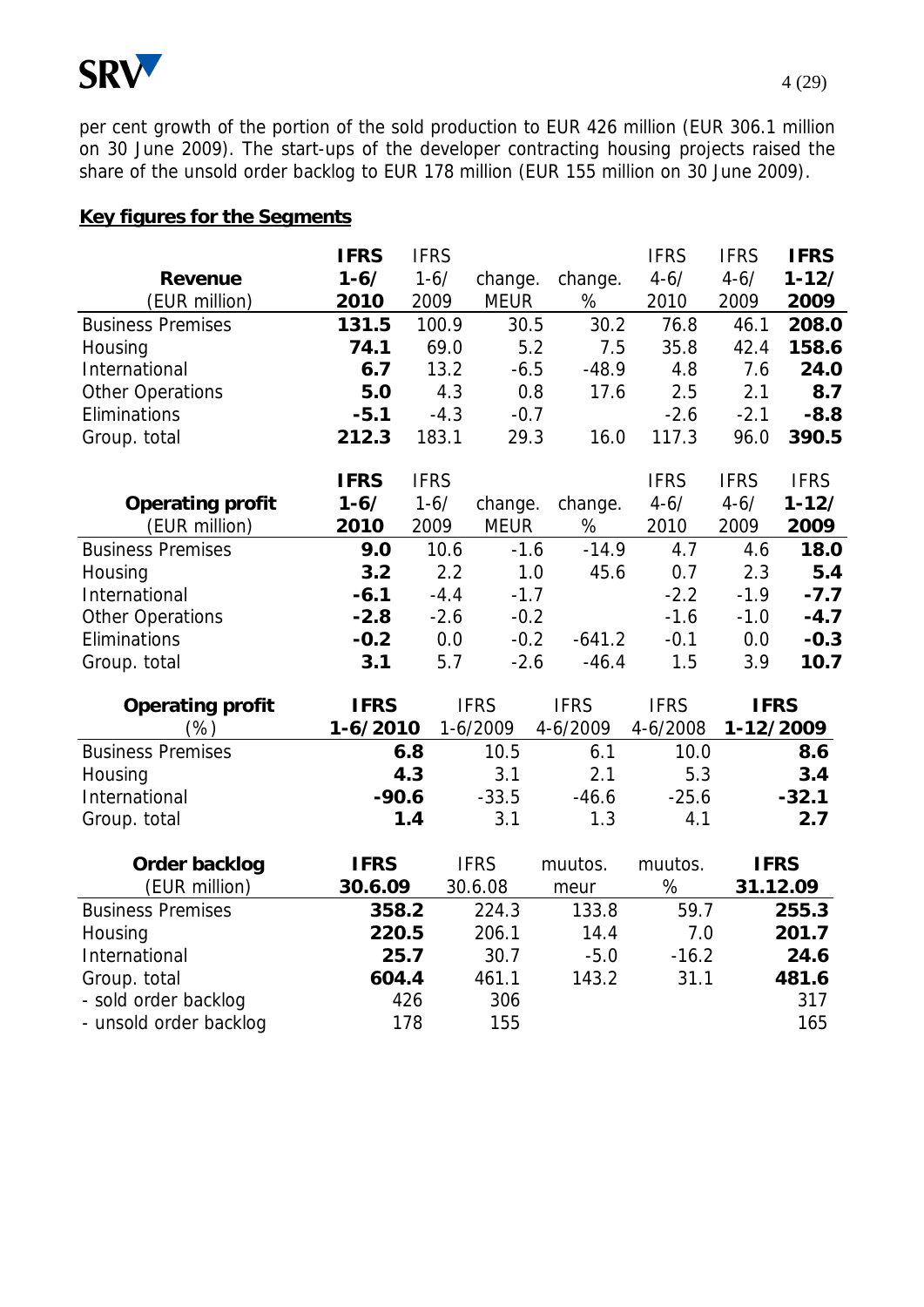

# **Earnings trends of the Segments**

| <b>Business Premises</b><br>(EUR million) | <b>IFRS</b><br>$1 - 6/$<br>2010 | <b>IFRS</b><br>1-6/<br>2009 | change.<br><b>MEUR</b> | change.<br>% | <b>IFRS</b><br>$4 - 6/$<br>2010 | <b>IFRS</b><br>$4 - 6/$<br>2009 | IFRS<br>$1 - 12/$<br>2009 |
|-------------------------------------------|---------------------------------|-----------------------------|------------------------|--------------|---------------------------------|---------------------------------|---------------------------|
| Revenue                                   | 131.5                           | 100.9                       | 30.5                   | 30.2         | 76.8                            | 46.1                            | 208.0                     |
| Operating profit                          | 9.0                             | 10.6                        | $-1.6$                 | $-14.9$      | 4.7                             | 4.6                             | 18.0                      |
| Operating profit. %                       | 6.8                             | 10.5                        |                        |              | 6.1                             | 10.0                            | 8.6                       |
| Order backlog                             | 358.2                           | 224.3                       | 133.8                  | 59.7         |                                 |                                 | 255.3                     |

The Business Premises business area comprises SRV Toimitilat Oy's retail, office, logistics and rock construction operations and property development.

Revenue in the Business Premises business area was EUR 131.5 million (EUR 100.9 million). Operating profit was EUR 9.0 million (EUR 10.6 million), generating an operating profit margin of 6.8 per cent (10.5%). The order backlog grew by 59.7 per cent, to EUR 358.2 million (EUR 224.3 million).

Second-quarter revenue amounted to EUR 76.8 million (EUR 46.1 million) and operating profit to EUR 4.7 million (EUR 4.6 million). Competition for new contracts remained tight.

Among the projects completed during the review period were the first phase of Malmi Hospital in Helsinki, the renovation of Kiinteistö Oy Niittymäentie 7 for Ilmarinen Mutual Pension Insurance Company in Espoo alteration and renovation works in the mail sorting department of Itella's postal centre in Pasila, Helsinki, as well as the service tunnel and repair works on the second stage of the University of Helsinki's Metsätalo Building in Unioninkatu, Helsinki. The new equestrian center Primus in Espoo, the bus depot in Kivikko, Vantaa, and the renovation and building of Mercuria business school in Vantaa were also completed. The construction of Vierumäki Congress & Resort Hotel was completed and handed over to Mutual Pension Insurance Company Varma.

In January, SRV signed a contract for the construction of the spa hotel Holiday Club Saimaa in Lappeenranta. In addition to the hotel, the contract includes an aqua park with a wellness area, a restaurant world and a multifunction ice arena. The spa hotel will be completed in the summer of 2011. In January, SRV and the Finnish Fair Corporation signed a contract for the heightening of the Helsinki Fair Centre's car park, expanding it by approximately 1,200 new parking spaces. The project will be completed by the end of 2010.

In February, Citycon Oyj chose SRV as its project management contractor for the construction and renovation of Espoontori shopping centre. The total floor area of the project is about 18,600 square metres and the renovation will be completed by December 2010. In February, SRV and Helsinki University Premises and Property Services signed a project management contract on the construction and renovation of the Kaisa-talo building, a shopping centre in Kaisaniemenkatu, Helsinki, which will be converted into the University's central campus library. This 30,740 square metre project will be completed by 1 May 2012.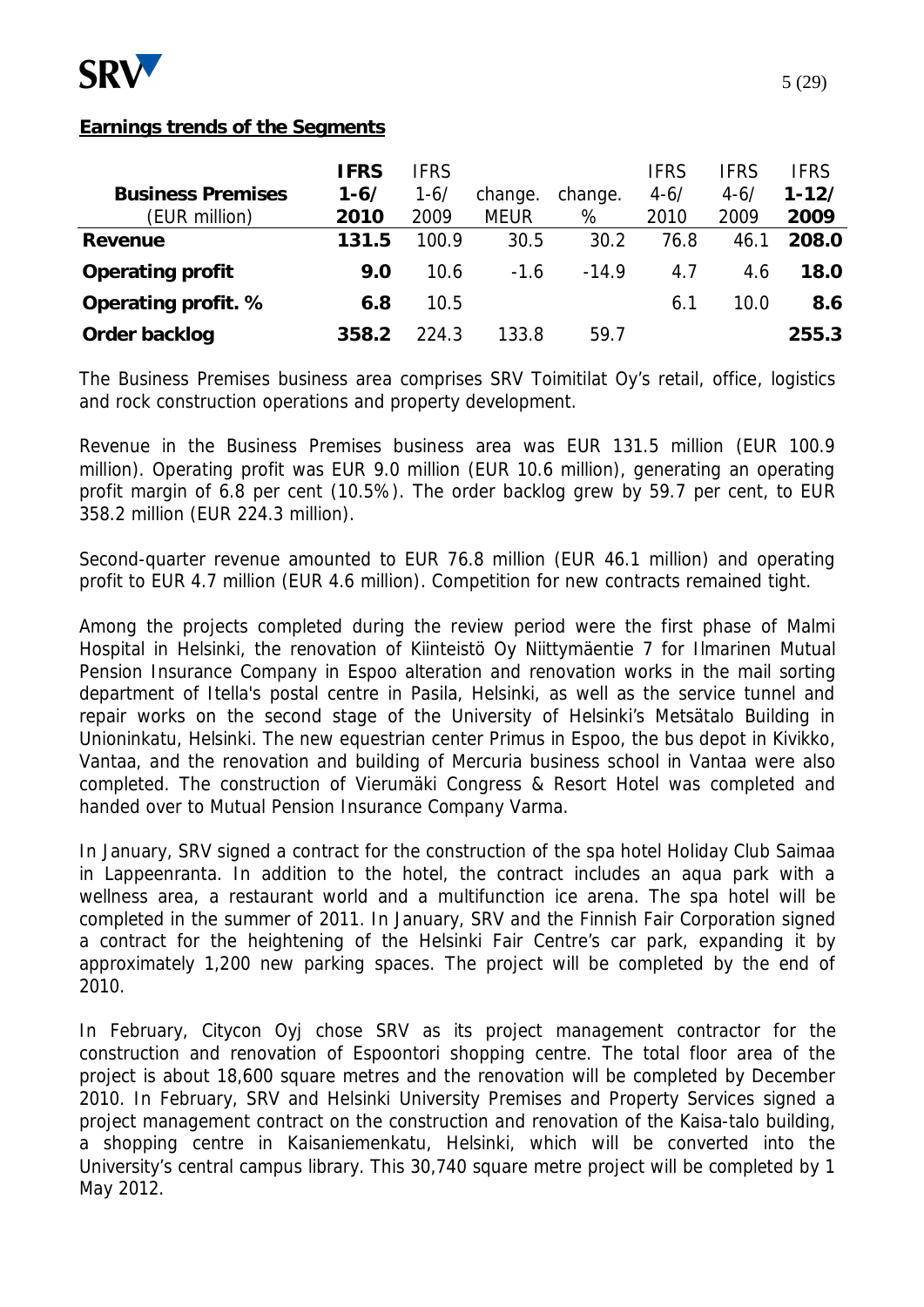

In June, SRV and Kesko signed the project management contract for the construction of the shopping centre Karisma to be built in the Karisto district in Lahti. SRV and Kesko have jointly developed the project and SRV will act as the main contractor in the project. The total sales area in the shopping centre is 35,000 square meters including a modern K-Citymarket and some 90 shops. The shopping centre will open for Christmas 2011.

During the review period, contracts were also signed for the construction of new car service and repair premises for ScanAuto in Hämeenlinna, the renovation of the premises of the European Chemicals Agency in Annankatu, Helsinki, and the renovation of the Jyväskylä Forum shopping centre owned by Citycon Oyj. Moreover, SRV signed a contract with the City of Hyvinkää on the construction of new premises for town hall in the Old Wool Factory. Contracts were also signed with the Helsinki University Premises and Property Services for the completion of the renovation of the Institute of Dentistry and the renovation of the Accelerator Laboratory on the Kumpula campus, for construction of K-supermarket for Ruokakesko in Espoo and for the extension works of an aviation service hangar at the Helsinki-Vantaa airport.

After the end of the review period, SRV and Aro-Yhtymä Oy signed a project management contract for the construction of a car sales room in Vantaa. The earth works at the site will start in August and the 18,400 gross square meter building will be completed towards the end of 2011.

|                     | <b>IFRS</b> | <b>IFRS</b> |             |         | <b>IFRS</b> | IFRS     | IFRS      |
|---------------------|-------------|-------------|-------------|---------|-------------|----------|-----------|
| Housing             | 1-6/        | $1 - 6/$    | change.     | change. | $4 - 6/$    | $4 - 6/$ | $1 - 12/$ |
| (EUR million)       | 2010        | 2009        | <b>MEUR</b> | %       | 2010        | 2009     | 2009      |
| Revenue             | 74.1        | 69.0        | 5.2         | 7.5     | 35.8        | 42.4     | 158.6     |
| Operating profit    | 3.2         | 2.2         | 1.0         | 45.6    | 0.7         | 2.3      | 5.4       |
| Operating profit. % | 4.3         | 3.1         |             |         | 2.1         | 5.3      | 3.4       |
| Order backlog       | 220.5       | 206.1       | 14.4        | 7.0     |             |          | 201.7     |

The Housing business area comprises housing construction in the Helsinki Metropolitan Area and the neighbouring municipalities, in addition to regional business operations. Besides housing, regional business operations include commercial, business premises and logistics construction projects.

Revenue in the Housing business area amounted to EUR 74.1 million (EUR 69.0 million) in the review period and operating profit was EUR 3.2 million (EUR 2.2 million). This growth in revenue and operating profit was attributable to the pickup in housing sales as well as the expansion of contract operation volumes. The order backlog was EUR 220.5 million (EUR 206.1 million). For the developer contracting housing projects SRV applies the recognition principle based upon delivery. By using the earlier percentage of completion method the revenue for the review period would have been around EUR 11.1 million bigger.

Second-quarter revenue amounted to EUR 35.8 million (EUR 42.3 million) and operating profit EUR 0.7 million (EUR 2.3 million). During the second quarter the housing sales concentrated more to production under construction. Planning expenses of EUR 0.4 million, which were earlier activated, were recorded as costs, because essential changes were made in the planning specifications, affecting the second-quarter result.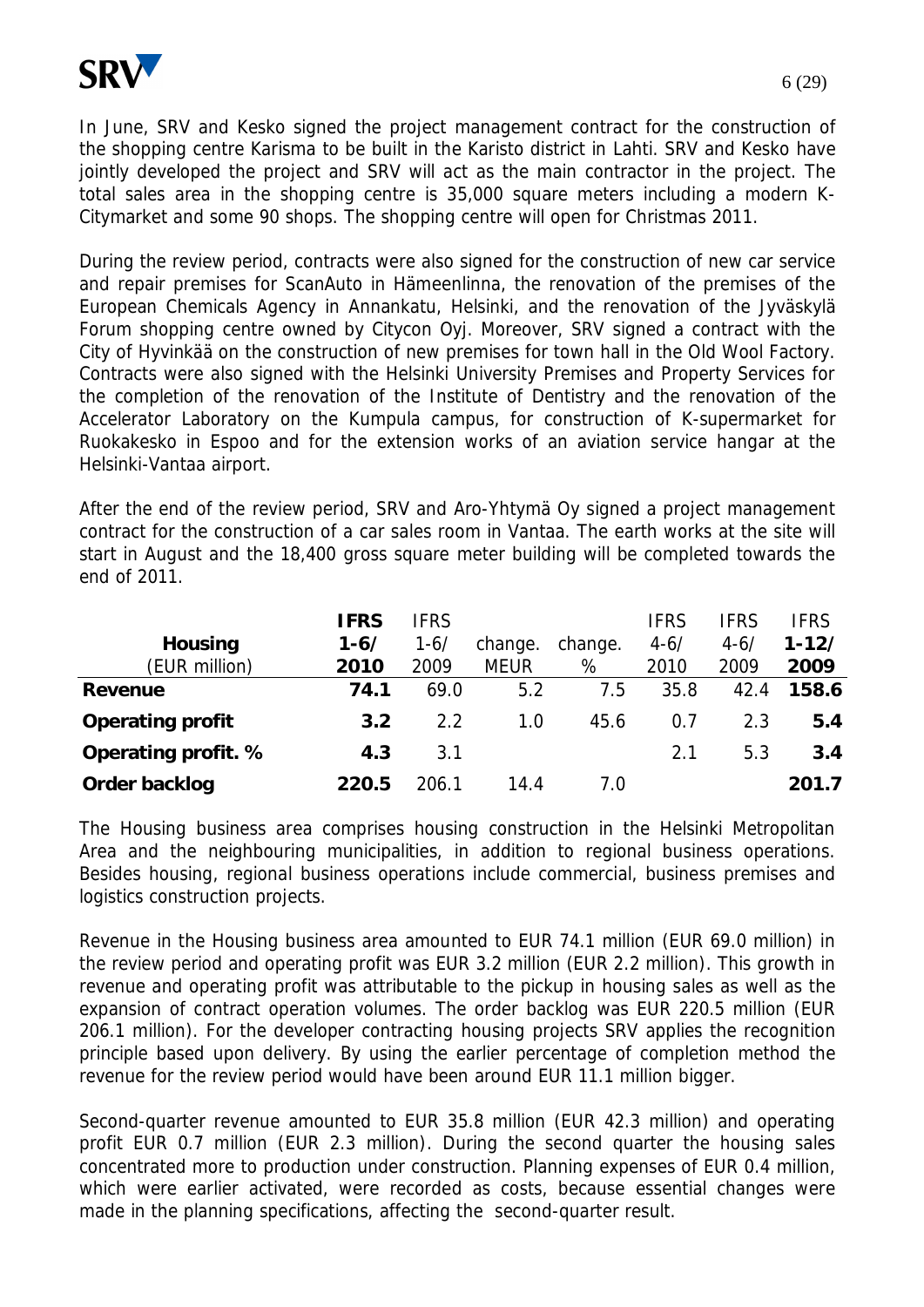

During the review period, we signed contracts worth EUR 29.8 million with external clients. Of the signed contracts, negotiation contracts amounted to EUR 17.0 million. In March, SRV completed a Scania centre in Jyväskylä and a contract was signed with Scan-Auto for the construction of a new Scania centre in Oulu for servicing large vehicles. We signed a contract with YH-Asumisoikeus Länsi Oy for the construction of 28 right-of-occupancy flats in the Vatiala district in Kangasala. These terraced houses will be completed in April 2011. In Ylöjärvi, SRV will build two blocks of flats housing a total of 40 residential units for AVO Vuokratalot Oy. Moreover, 28 flats n terraced houses will be built for Suomen Asumisoikeus Oy in Kaarina. Contracts worth EUR 12.9 million that were won through bidding competition were signed.

During the review period 300 (4) new housing units reached sales conditions and were included in the order backlog. The number includes 142 price and quality controlled owneroccupied HITAS apartments in Isolokki, which will be built in Arabianranta, Helsinki. The selling will start in August. Construction of 29 flats in high-rise blocks was started in Kannelmäki, Helsinki, 57 flats in Saunavuori, in Saunalahti, Espoo and 26 flats in Sello in Kaarina. Moreover, a terraced-house project, Pirkkalan Sinisiipi, with 26 housing units was started in Pirkanmaa and a terraced-house with 20 units, Marjalan Saunaranta, in Joensuu.

In addition to projects that have reached the selling stage, SRV has decided to start the construction of high-rise blocks in Matinkylä, Espoo and in Jyväskylä as well as a terracedhouse in Tampere. The projects include 110 housing units, but they have not reached the selling stage and are not included in the order backlog.

During the review period, SRV sold 293 (284) developer contracting units. 197 (78) units were sold to consumers, most of them in projects under construction. With negotiation contracts, 96 (206) units were sold to investors. At the end of the period, 547 (118) residential units were being constructed, 400 (100) of which had not been sold. Of the unsold units 142 are in the HITAS-project in Arabianranta, the selling of which will start in August. There were 105 (185) completed but unsold units, 27 of which were rented at the period-end. A total of 16 (151) developer contracting residential units were completed during the review period. Based on the current completion schedules, SRV estimates that a total of 116 developer contracting residential units will be completed by the end of 2010.

| Developer contracting            |          |          |         |          |          |           |
|----------------------------------|----------|----------|---------|----------|----------|-----------|
| housing production in            | $1 - 6/$ | $1 - 6/$ | change. | $4 - 6/$ | $4 - 6/$ | $1 - 12/$ |
| Finland                          | 2010     | 2009     | units   | 2010     | 2009     | 2009      |
| Start-ups                        | 300      | 4        | 296     | 300      | 0        | 251       |
| Sold                             | 197      | 78       | 119     | 102      | 51       | 207       |
| Completed                        | 16       | 151      | $-135$  | 0        | 93       | 252       |
| Completed and unsold 1)          | 105      | 185      | $-80$   |          |          | 171       |
| Under construction <sup>1)</sup> | 547      | 118      | 429     |          |          | 263       |
| - of which unsold                | 400      | 100      | 300     |          |          | 231       |
| 1) at the end of the period      |          |          |         |          |          |           |

The S-Group's Kodin Terra hardware and home decor department store and ABC service station in the Kolmenkulma business estate in Nokia were completed in late spring. Major projects under construction include Musketööri in the Kartanonkoski district of Vantaa (88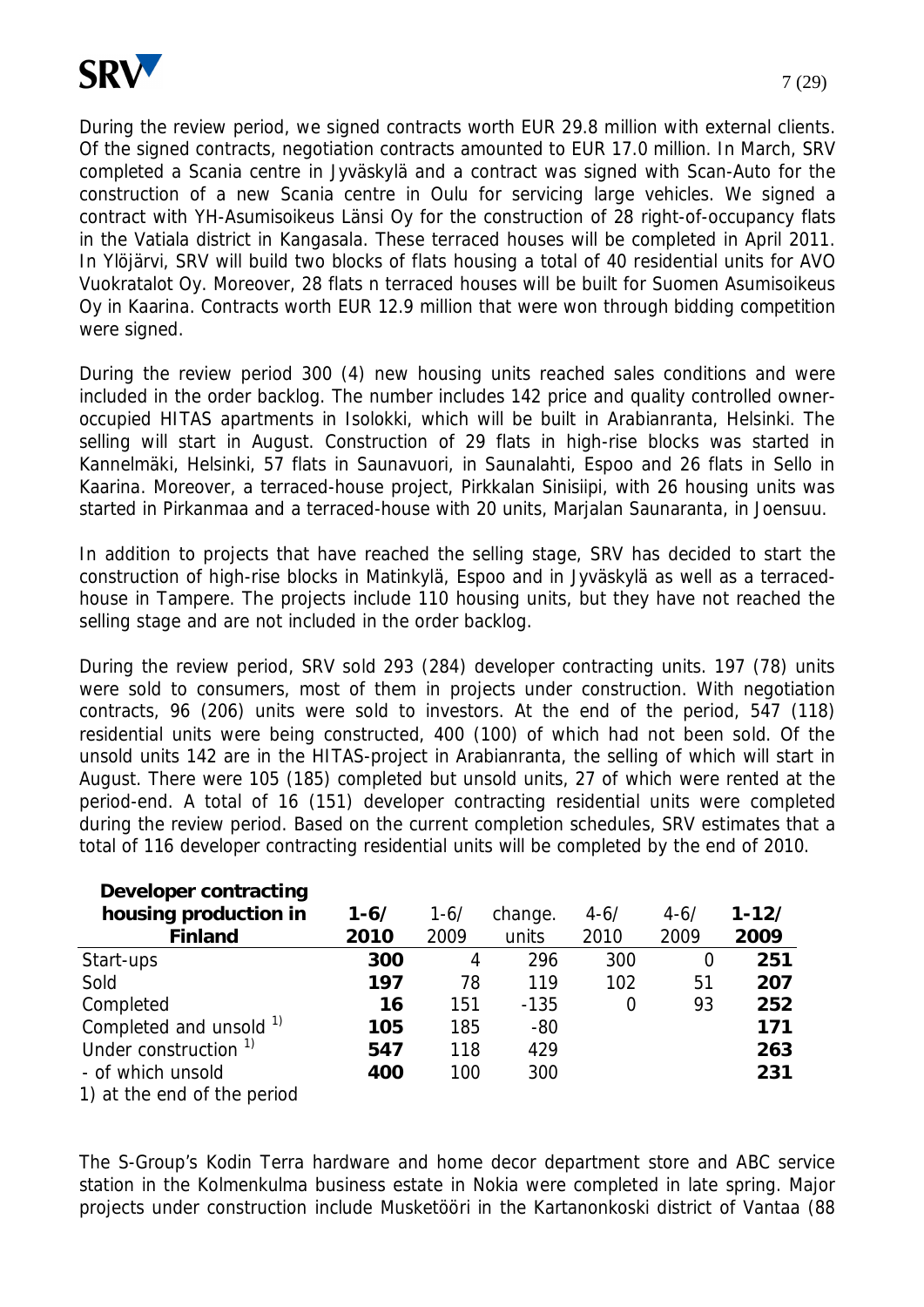

units) and Vantaan Martti in the Martinlaakso district of Vantaa (67 units) and the HITASproject Isolokki in Arabianranta, Helsinki.

|                                 | <b>IFRS</b> | <b>IFRS</b> |             |         | <b>IFRS</b> | <b>IFRS</b> | <b>IFRS</b> |
|---------------------------------|-------------|-------------|-------------|---------|-------------|-------------|-------------|
| <b>International Operations</b> | $1 - 6/$    | $1 - 6/$    | change.     | change. | $4 - 6/$    | $4 - 6/$    | $1 - 12/$   |
| (EUR million)                   | 2010        | 2009        | <b>MEUR</b> | %       | 2010        | 2009        | 2009        |
| Revenue                         | 6.7         | 13.2        | $-6.5$      | $-48.9$ | 4.8         | 7.6         | 24.0        |
| Operating profit                | $-6.1$      | $-4.4$      | $-1.7$      |         | $-2.2$      | $-1.9$      | $-7.7$      |
| Operating profit. %             | $-90.6$     | $-33.5$     |             |         | $-46.6$     | $-25.6$     | $-32.1$     |
| Order backlog                   | 25.7        | 30.7        | $-5.0$      | $-16.2$ |             |             | 24.6        |

International Operations comprises the business activities of the SRV International subgroup in Russia and the Baltic countries.

Revenue in the International business area was EUR 6.7 million (EUR 13.2 million). The decrease in revenue was due to the small number of projects under construction while the activities were focused on the development of our own projects in Russia, in particular. Operating loss was EUR 6.1 million (a loss of EUR 4.4 million). In addition to the small number of projects under construction, operating profit was affected by the development costs of developer contracting projects and the fixed costs of business operations. Furthermore, a cost increase provision of EUR 1.9 million was made. The order backlog was EUR 25.7 million (EUR 30.7 million).

Second-quarter revenue amounted to EUR 4.8 million (EUR 7.6 million) and operating loss EUR 2.2 million (loss of EUR 1.9 million).

# **Russia**

The leasing of the Etmia II office and parking facility project in the heart of Moscow was continued. Around 50 per cent of the facilities are leased. SRV's role in the project is to act as co-owner with a 50 per cent stake and as the project management contractor.

In the Moscow area, construction of the electrical connection for the Mytischi shopping centre project, which has been developed by SRV, will be completed during the summer. The building permit for this project was obtained already in the summer of 2009. The majority owner of the project is the Finnish real estate investment company Vicus, with a 75 per cent stake. The final investment decisions will be made after the financing of the project and negotiations with the tenants have been concluded. SRV owns 25 per cent of the shopping centre project and its total investments amount to EUR 7.9 million.

At the Sheremetyevo airport in Moscow, SRV began the renovation of the old Aeroport hotel. This hotel, which will move under the Park Inn brand, is a continuation of the cooperation SRV initiated in St. Petersburg with the hotel owner, Wenaas Group. At the end of June a new contract was signed with Wenaas Group for the renovation of some 200 rooms in the Pulkovskaya Hotel.

SRV continued the development of the roughly 8.5 hectare land area in St Petersburg. The plans include the construction of office and retail space, as well as hotel, restaurant and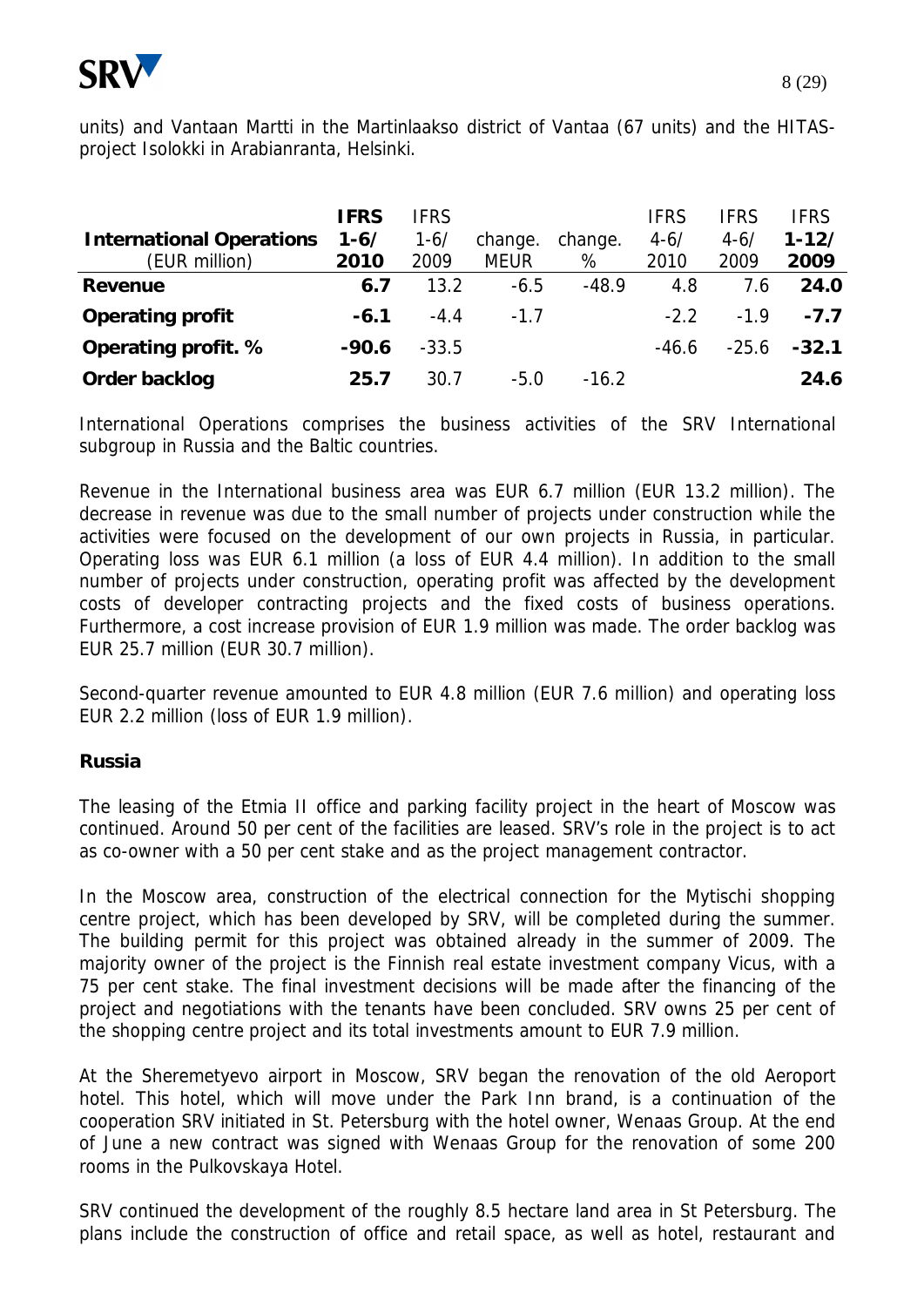

entertainment premises. Moreover, facilities will be built for the IBI University. In January 2010, the Urban Planning and Architectural Committee of St. Petersburg approved SRV's concept for the 600,000 square metre project, and site planning for phase I has begun. SRV has invested about EUR 50 million in acquisition of land and properties in this area; further investment in land acquisition is estimated at EUR 10 million. At the moment, SRV owns 87.5 per cent of the project, but its ownership will decline to 77.5 per cent when all ownership arrangements have been completed according to the cooperation contract.

The development of the Eurograd logistics area in St Petersburg continued. SRV has 49 per cent ownership of the Russian company that possesses a plot of 24.9 hectares located north of St. Petersburg, in the immediate vicinity of the Ring Road. Over 100,000 square metres of logistics facilities are planned for the site, in several stages during the next few years. The zoning of the area for logistics has been completed.

In the city of Vyborg, the intensified marketing campaign for the apartments in the Papula residential area continued till the summer. A total of 10 housing units have been sold while 28 units remained unsold at the end of the period.

During the review period, SRV had a particular focus on the analysis and clarification of the investment sites of VTBC-DB Real Estate Partners I in Moscow and St. Petersburg. The fund primarily invests in the construction of offices, commercial premises, hotels and upscale housing in Moscow and St. Petersburg. SRV's share of the investment commitments in the first phase is EUR 20 million. During the spring, Deutsche Bank announced its wishes to withdraw from its position in the General Partner company due to tightened bank control regulations. Deutsche Bank has been replaced with Ashmore Group Plc ("Ashmore"), which became also a shareholder in the General Partner company and, together with various funds it manages, a Limited Partner investor. The other investors involved in the fund are VTB Capital and the Finnish pension insurance companies Ilmarinen and Etera. VTB Capital and Ashmore act as sponsors and general partners of the fund. Their tasks include identifying investments and arranging financing for the projects. SRV acts both as an investor and project management contractor with respect to the fund, through which it expects to receive at least EUR 200 million worth of construction contracts.

During the spring, SRV continued the development of the shopping centre to be built on the Baltic Pearl area. SRV and Shanghai Industrial Investment Company (SIIC) established a joint project company OOO Pearl Plaza to develop the project. SRV is responsible for the development and construction of the project. During the review period, SRV signed a project management contract with OOO Pearl Plaza for the design and development of the shopping centre. The construction of the shopping centre will move ahead if a final investment decision is made by 31 December. 2010. The shopping centre is part of a Baltic Pearl development project, in which Baltic Pearl CJSC will use a land area of over 205 hectares, located south-west of central St. Petersburg, for development. This project is China's largest international investment project, apart from oil and natural gas investments.

#### **Baltic countries**

Volumes in the Baltic business operation were low. In Estonia, 7 (4) residential units were sold during the period and, all in all, there were 24 (37) completed but unsold units at the end of the period. In Estonia, a cost increase provision of EUR 1.0 million was made during the review period. In Latvia, the number of staff was adjusted to the market situation.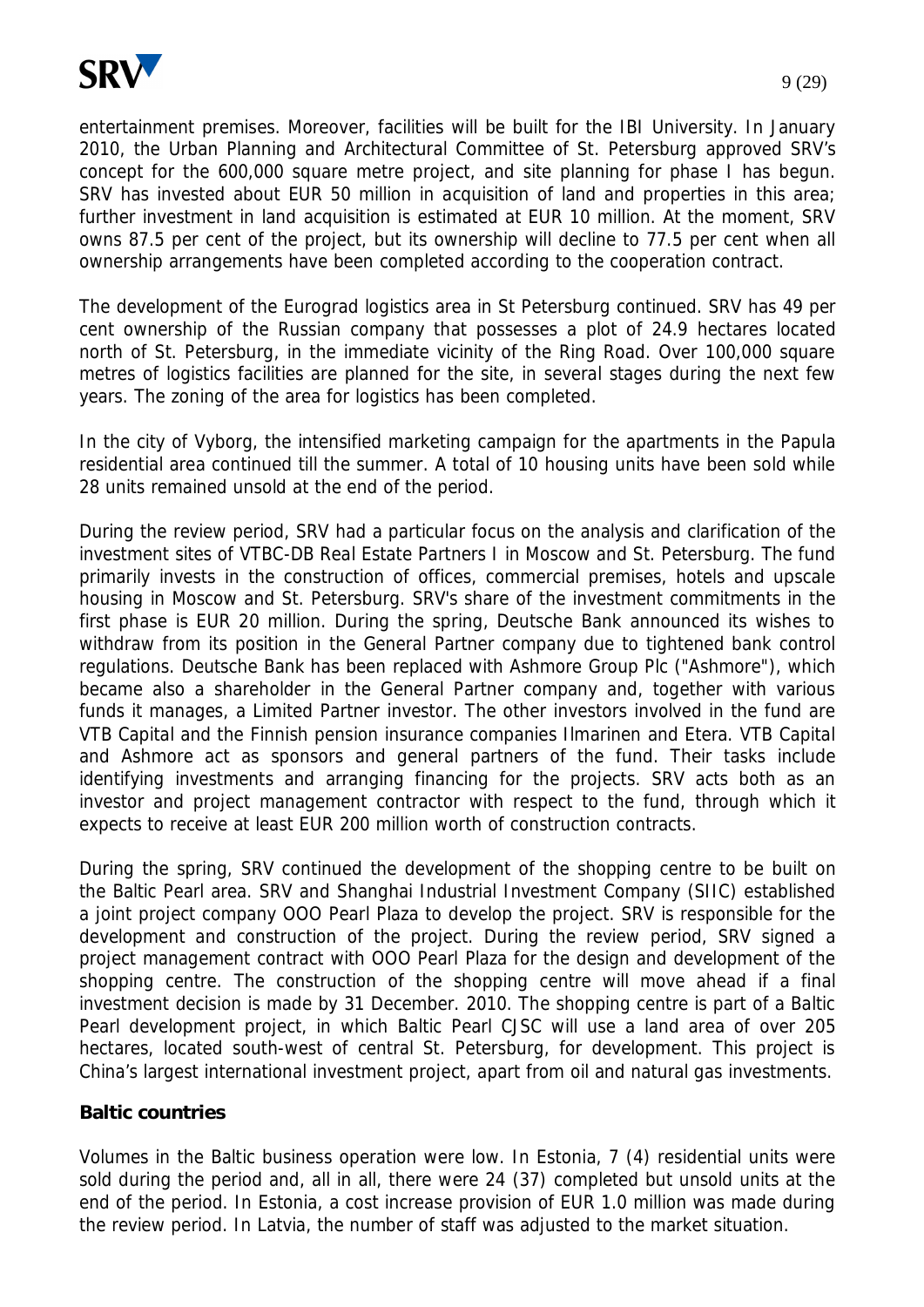

Due to a delay in the financing of a construction contract between SRV and the International School of Latvia, the project start-up has been postponed to the end of 2010.

| <b>Other Operations</b> | <b>IFRS</b><br>$1 - 6/$ | <b>IFRS</b><br>$1 - 6/$ | change. | change. | <b>IFRS</b><br>$4 - 6/$ | <b>IFRS</b><br>$4 - 6/$ | <b>FRS</b><br>$1 - 12/$ |
|-------------------------|-------------------------|-------------------------|---------|---------|-------------------------|-------------------------|-------------------------|
| (EUR million)           | 2010                    | 2009                    | MEUR    | %       | 2010                    | 2009                    | 2009                    |
| Revenue                 | 5.0                     | 4.3                     | 0.8     | 17.6    | 2.5                     | 2.1                     | 8.7                     |
| Operating profit        | $-2.8$                  | $-2.6$                  | $-0.2$  |         | $-1.6$                  | $-1.0$                  | $-4.7$                  |

Other Operations comprise mainly the SRV Group Plc and SRV Kalusto Oy businesses.

The revenue of Other Operations during the review period was EUR 5.0 million (EUR 4.3 million) and operating loss was EUR 2.8 million (a loss of EUR 2.6 million). Second-quarter revenue was EUR 2.5 million (EUR 2.1 million) and operating loss EUR 1.6 million (a loss of EUR 1.0 million). The increase in revenue was attributable to higher operation volumes and the decrease in operating profit was attributable to increased costs used for project development.

# **Financing and financial position**

Net operational cash flow was EUR -23.8 million (EUR -8.0 million in January-June 2009). The weakening of the cash flow during the review period was attributed to the increase of inventories. The group's inventories were EUR 316.7 million (EUR 304.2 million), the share of land areas and plot-owning companies being EUR 174.0 million (EUR 149.2 million). The Group's invested capital amounted to EUR 384.9 million (EUR 353.8 million).

At the end of the review period, the Group's financing reserves were EUR 88.1 million, of which the Group's cash assets amounted to EUR 16.0 million and committed undrawn financing reserves amounted to EUR 70.1 million. The Group's net interest-bearing liabilities were EUR 216.7 million on 30 June 2010 (EUR 186.6 million on 30 June 2009). Net financing expenses totalled EUR -3.0 million (EUR 2.5 million).

Investments in SRV's developer contracting housing projects in Finland consonant with the RS-system, including completed, unsold projects, total around EUR 69.9 million. SRV estimates that the completion of these projects requires another EUR 67.0 million. Undrawn housing corporate loans related to RS projects totalled EUR 59.6 million. Investments in the international business area related to unsold residential projects in Estonia amount to EUR 2.4 million, and EUR 3.3 million in Vyborg. EUR 32.2 million is invested in the Etmia office project.

Equity ratio was 35.1 per cent (40.1%). The change in the equity ratio and net liabilities was affected by the EUR 8.5 million derivative agreement signed by SRV with Nordea Bank Ab for 1,909,483 SRV Group Plc's shares which are considered equal to treasury shares held by the company (an impact of approximately 2.1 percentage points) as well as the increase in receivables. The Group's shareholders' equity totalled EUR 148.7 million (EUR 159.8 million on 30 June 2009). The return on investment was 2.1 per cent (4.0%) and the return on equity was 0.1 per cent (1.8%).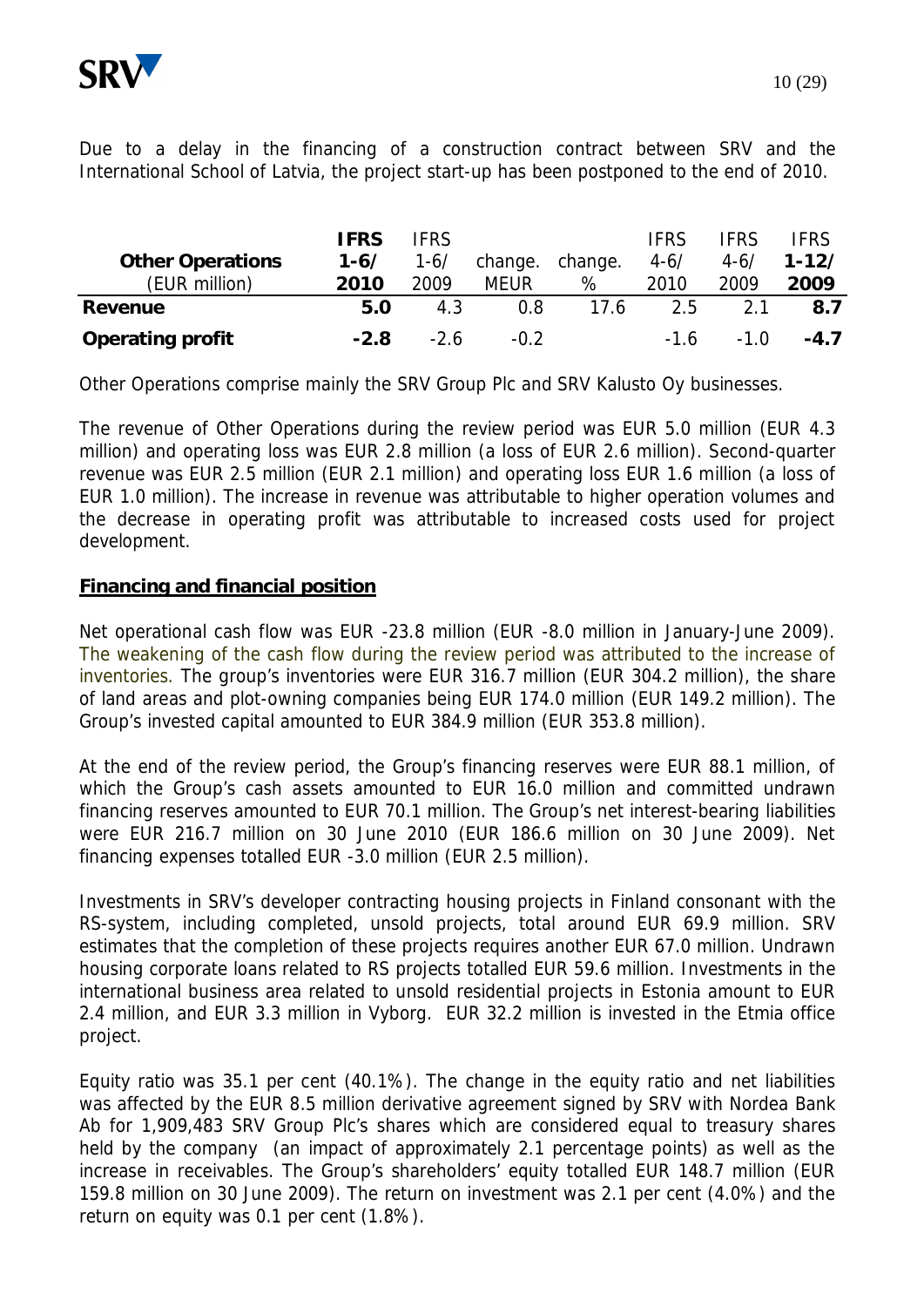

In its reporting SRV Group applies IFRIC 15 Agreements for the Construction of Real Estate. The recognition of developer contracting production upon delivery increases the total amount of inventories, interest bearing debts and balance sheet, thus weakening the key figures related to the financing position for its part.

## **Investments**

The Group's investments totalled EUR 1.0 million (EUR 2.3 million) and were mainly related to the acquisition of machinery and equipment.

# **Unbuilt land areas. land acquisition commitments and land development agreements**

| Land reserve                                                                                | <b>Business</b> |         | International |                   |  |  |  |  |  |
|---------------------------------------------------------------------------------------------|-----------------|---------|---------------|-------------------|--|--|--|--|--|
| 30.6.2010                                                                                   | Operations      | Housing | Operations    | Total             |  |  |  |  |  |
| Unbuilt land areas and land acquisition commitments                                         |                 |         |               |                   |  |  |  |  |  |
| Building rights*. $m^2$                                                                     | 220 000         | 264 000 |               | 842 000 1 326 000 |  |  |  |  |  |
| Land development                                                                            |                 |         |               |                   |  |  |  |  |  |
| agreements                                                                                  |                 |         |               |                   |  |  |  |  |  |
| Building rights*. m <sup>2</sup>                                                            | 446 000         | 312 000 | 169 000       | 927 000           |  |  |  |  |  |
| * Building rights also include the estimated building rights/construction volume of unzoned |                 |         |               |                   |  |  |  |  |  |
| land reserves and land areas covered by agreements in projects that are wholly or partly    |                 |         |               |                   |  |  |  |  |  |
| owned by SRV                                                                                |                 |         |               |                   |  |  |  |  |  |

During the review period, SRV bought a total of 10,000 square metres of building rights in the Matinkylä district from the city of Espoo. Furthermore, the company has agreed with the city of Espoo on the purchase of 4,000 square metres in Matinkylä. SRV bought 7,000 square metres of building rights in the Kaarela area in the district of Kannelmäki in Helsinki. Moreover, the lease of 12.000 square metres of building rights in a HITAS project in the Arabianranta district of Helsinki has been transferred from VVO to SRV.

On 14 June 2010, The Trade and Competitiveness Division of the Espoo City Board decided to make a reservation for SRV, Mutual Pension Insurance Company Varma and SATO Oyj regarding the future Niittykumpu metro station and neighbouring areas in the intersection of Merituulentie and Haukilahdenkatu for planning of the metro station and related use of land. The meaning is to plan and build residential and commercial buildings in the area. The preliminary plan includes building right of about 150,000 floor square meters.

# **Group structure**

SRV is Finland's leading project management contractor that builds and develops commercial and business premises, residential units as well as infrastructure and logistics projects. Apart from Finland, the company operates in Russia and the Baltic countries. SRV Group Plc, the Group's parent company, is responsible for the Group's management, treasury, finance and administrative functions. The Property Development and Building Systems units support and serve all of the Group's business operations.

SRV's business areas are Business Premises, Housing, International Operations, and Other Operations. The Business Premises business area comprises the operations of SRV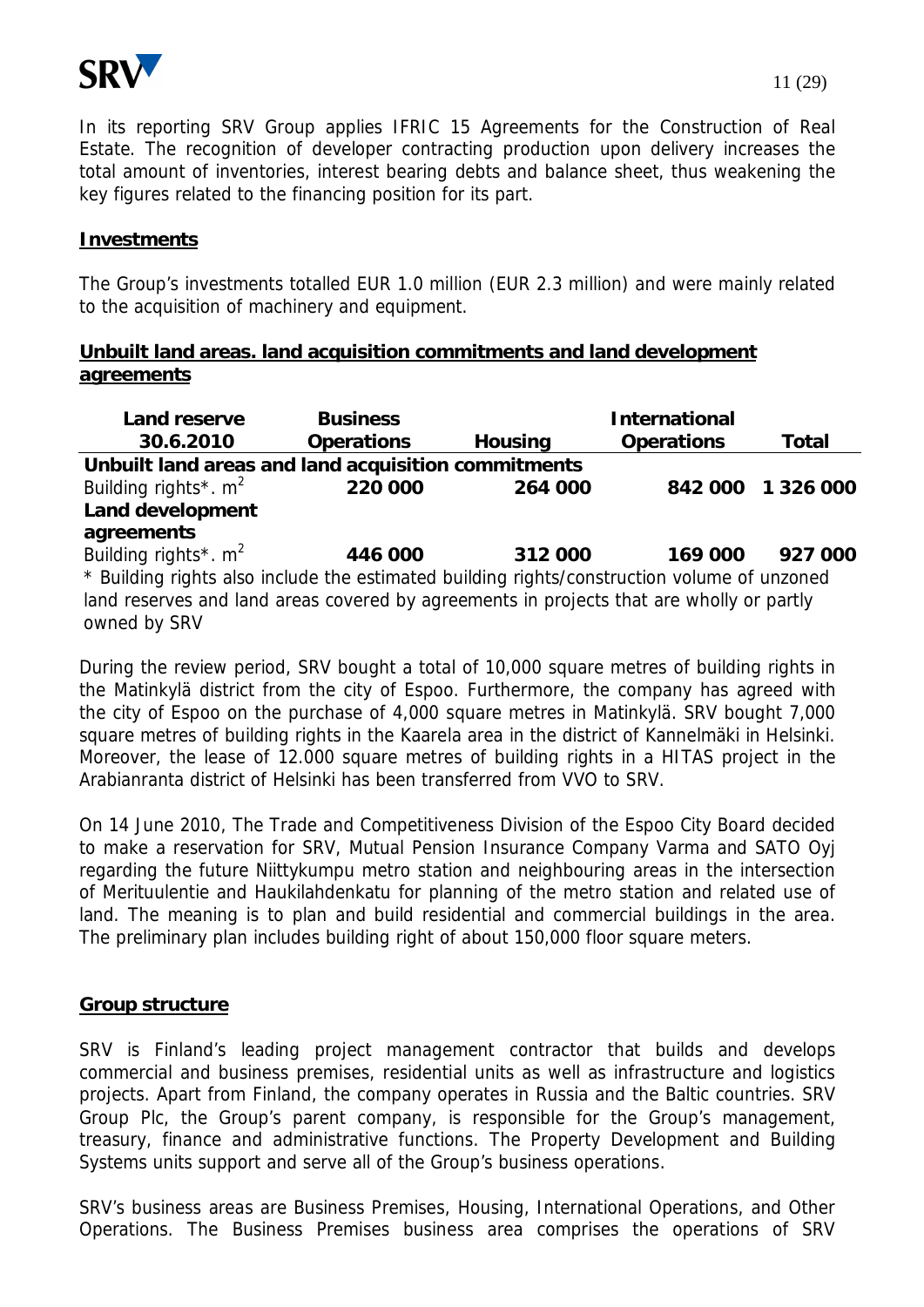

Toimitilat Oy. Housing comprises the operations of SRV Asunnot Oy and one regional subsidiary. International Operations comprises the business activities in Russia and the Baltic countries. Other Operations consist primarily of the SRV Group Plc and SRV Kalusto Oy businesses.

### **Changes in the Group management**

Jukka Hienonen started as CEO of the Group on 1 August 2010. Hannu Linnoinen. Senior Executive Vice President, CFO,. has acted as CEO during 1. January - 31. July 2010. Member of the Corporate Executive Team, Senior Vice President, Communications and Marketing, Jussi Ollila will move to another company outside the group as of 1. September 2010.

### **Personnel**

SRV had an average payroll of 780 (796) employees, of whom 549 (562) were white-collar. The parent company had an average staff of 46 (58) white-collar employees. At the close of the review period, the Group had 835 (784) employees, of whom 47 (54) were employed by the parent company. An average of 18 per cent (17) of the employees work in subsidiaries and representative offices abroad. . At the end of the review period, SRV had a total of 86 (44) trainees working in the Group's operations in Finland (in summer jobs and in work training as well as students working on their thesis or diploma).

| Personnel by business area | 30.6.2010 | 30.6.2009 | Share of Group<br>personnel.<br>30.6.2010. % |
|----------------------------|-----------|-----------|----------------------------------------------|
| <b>Business Premises</b>   | 369       | 291       | 44.2                                         |
| Housing                    | 229       | 240       | 27.4                                         |
| International              | 152       | 169       | 18.2                                         |
| <b>Other Operations</b>    | 85        | 84        | 10.2                                         |
| Group. total               | 835       | 784       | 100.0                                        |

The share-based incentive plan for 2010 includes about 70 employees and the reward is based mainly on consolidated and partly on business area performance. The rewards to be paid for the earning period 2010 correspond to the total maximum of 240,000 SRV Group Plc shares plus a corresponding sum of money paid for tax withholding purposes.

#### **Outlook for construction**

The recovery of the world economy has continued to be slow and unstable. The situation continues to be challenging in the property and construction markets. Expectations for increases in interest rates have been postponed in Europe and the United States. The Finnish economy is expected to grow by 1–2 per cent in 2010.

The total number of building permits increased during the review period due to sharp rise in residential buildings. The number of permits of commercial and office buildings declined clearly. There has been some upward pressure on construction costs.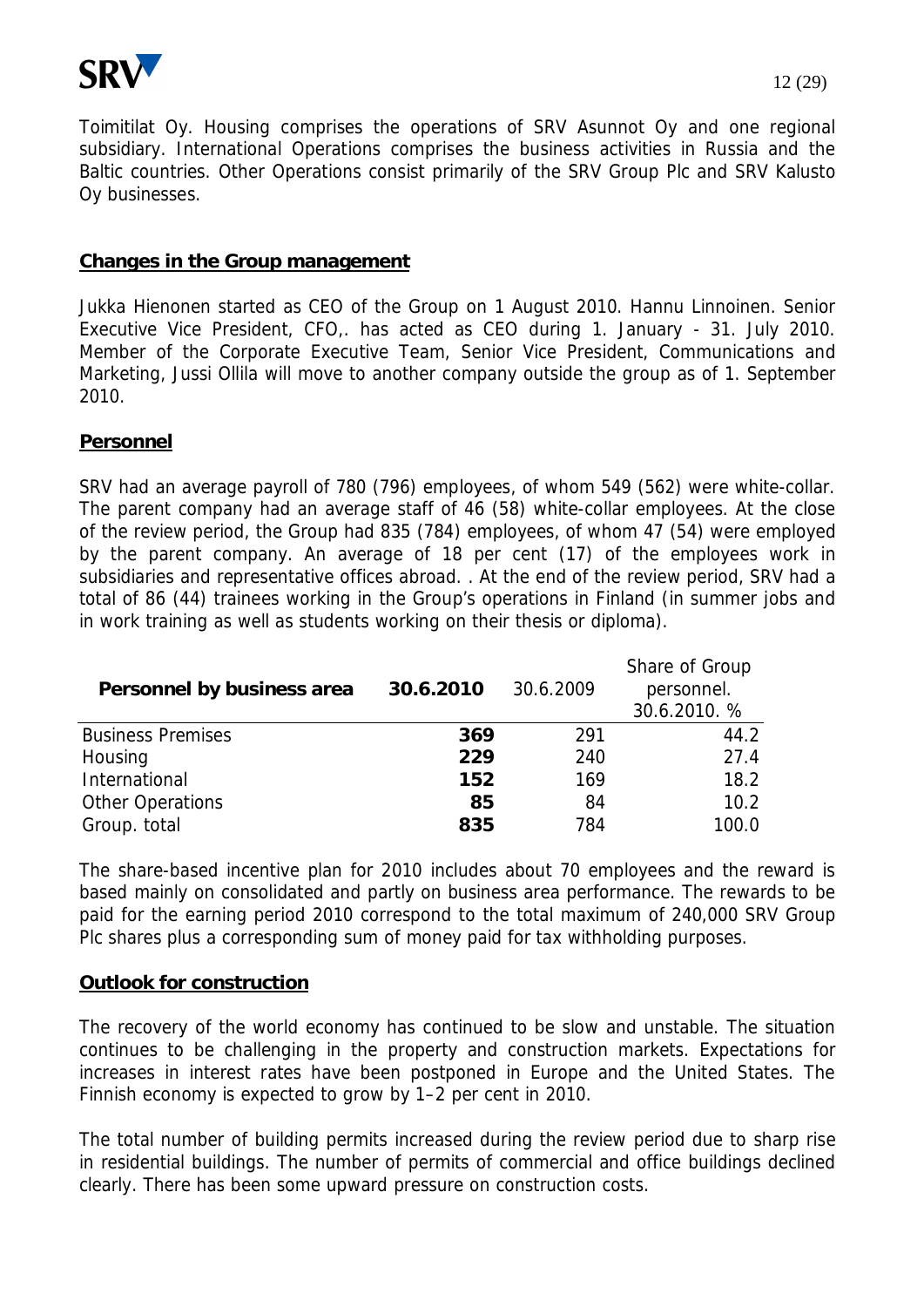

Strong consumer confidence in the housing markets and the low interest level have increased demand, prompting a larger number of new start-ups in developer contracting housing projects. Weak employment trends will have a negative short-term effect on the housing markets. Meanwhile, in the longer term, trends such as migration to population growth centres and the smaller size of household dwelling units will increase the need for housing construction.

New start-ups in commercial and office construction continued to decrease during the period. Vacancy rates in office premises in particular have reached a high level and construction is slow. The near future outlook for commercial and logistics construction is somewhat better.

The slight growth in renovations is expected to continue in 2010. The outlook for civil engineering has weakened despite government support measures.

The economic situation in the Baltic countries has remained weak. The Estonian economy is predicted to grow during the ongoing year. In Latvia and Lithuania, the decline in total production is expected to continue in 2010, although at a decelerating pace. Construction and the property markets are extremely slow. In the short term, the economic situation in the Baltic countries will continue to be difficult.

The Russian economy continues to be challenging. The Russian national economy has revived due to rising oil prices, inflation has abated and interest rates have declined while the scarce availability of financing limits growth opportunities. In 2010, Russia's total production is expected to grow by 5–6 per cent.

# **Risks, risk management and corporate governance**

General economic trends and changes in customers' operating environments have an immediate effect on the construction and property markets. A change in the general interest level has a direct impact on both SRV's cash flow from operating activities and financing costs. The general economic trend is upward but unstable. Demand for property investments has remained weak. Interest rates are low but, compared to pre-recession times, the availability of credit from banks is lower and loan margins are clearly higher. The global financial crisis is making it more difficult for SRV's clients to obtain financing and is hampering the functioning of the property markets. Property values face pressures and the number of property transactions and, in particular, new large-scale project start-ups have decreased due to difficulties in securing financing. The financial crisis adds SRV's risk to be forced to tie up capital in projects longer than intended.

SRV's revenue is generated by construction projects, and the company's result depends on the profitability of individual projects as well as their progress. Fierce competition for new orders in the construction sector may affect the volume and profitability of SRV's new order backlog. In developer contracting projects, recognition of revenue is based mainly on the Completed Contract method. Revenue recognition depends on the percentage of sold premises in delivered projects. Project sales are affected by factors such as the availability of financing for the buyer and occupancy rate. When sales are delayed, the recognition of revenue and operating profit is delayed correspondingly. Postponed start-ups of developer contracting projects increase the level of development expenses, which are recorded as costs. The slowdown in housing sales will increase sales and marketing costs and interest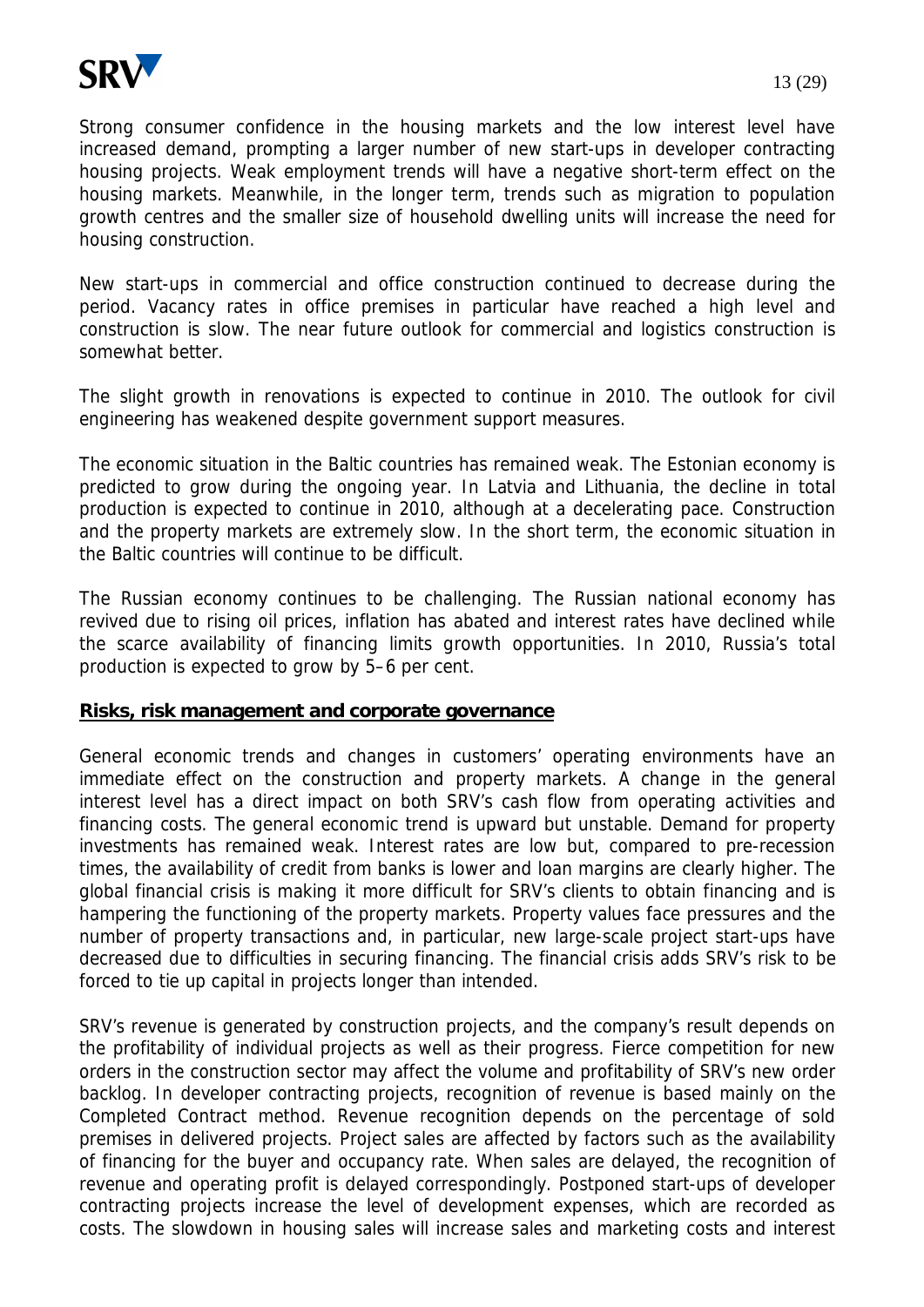

expenses in developer contracting housing production. After a rapid decline, housing sales have recovered in Finland while remaining virtually at a standstill in Estonia.

Construction is subject to significant cost risks relating to subcontracting and deliveries, and the control of these underlines the need for long-term planning. A weak economic cycle increases financial risks relating to subcontractors. SRV's contracting model requires skilled and competent personnel. Warranty and liability obligations related to construction can span up to ten years. Construction costs in many materials are rising. The swift growth in residential construction has hampered the availability of purchases in adjusted production chains.

Besides land acquisition risks, property projects face other challenges, such as those related to the outcome of zoning, soil conditions, financing, commercialisation of projects, partners, and the geographical location and type of project. In accordance with its strategy, SRV has focused on developer contracting projects and has increased its land acquisition in Finland and Russia, in particular. The crisis in the international financial market has substantially weakened the availability of financing in property projects for property development and investments. It has also put project start-ups on hold.

The financial risks connected with SRV's operations are interest rate, currency, liquidity and contractual party risks, which are discussed in more detail in the Notes to the 2009 Financial Statements. Currency risks are divided into transaction risks and translation risks. Transaction risks are related to currency-denominated business and financing cash flows. Translation risks encompass investments made in foreign subsidiaries, the accounting effects of which are recorded in the translation differences of equity in the consolidated figures.

Liquidity risks may have an effect on the Group's earnings and cash flow if the Group is unable to ensure sufficient financing for its operations. SRV maintains adequate liquidity by means of efficient management of cash flows and solutions linked to it, such as binding lines of credit that are valid until further notice. The company has a long-term liquidity arrangement of EUR 100 million, part of which will mature in 2012 and the rest in 2013. The company's financing agreements contain customary terms and conditions. The financial terms and conditions of the agreements concern the equity ratio.

The Group's risk management is carried out in line with the Group's operations system and control is exercised in accordance with the Group strategy approved by the Board of Directors of the Group's parent company. SRV also makes every effort to cover operational risks by means of insurance and contractual terms.

A more detailed account of SRV's risks, risk management and corporate governance policies has been disclosed in the 2009 Annual Report and Financial Statements.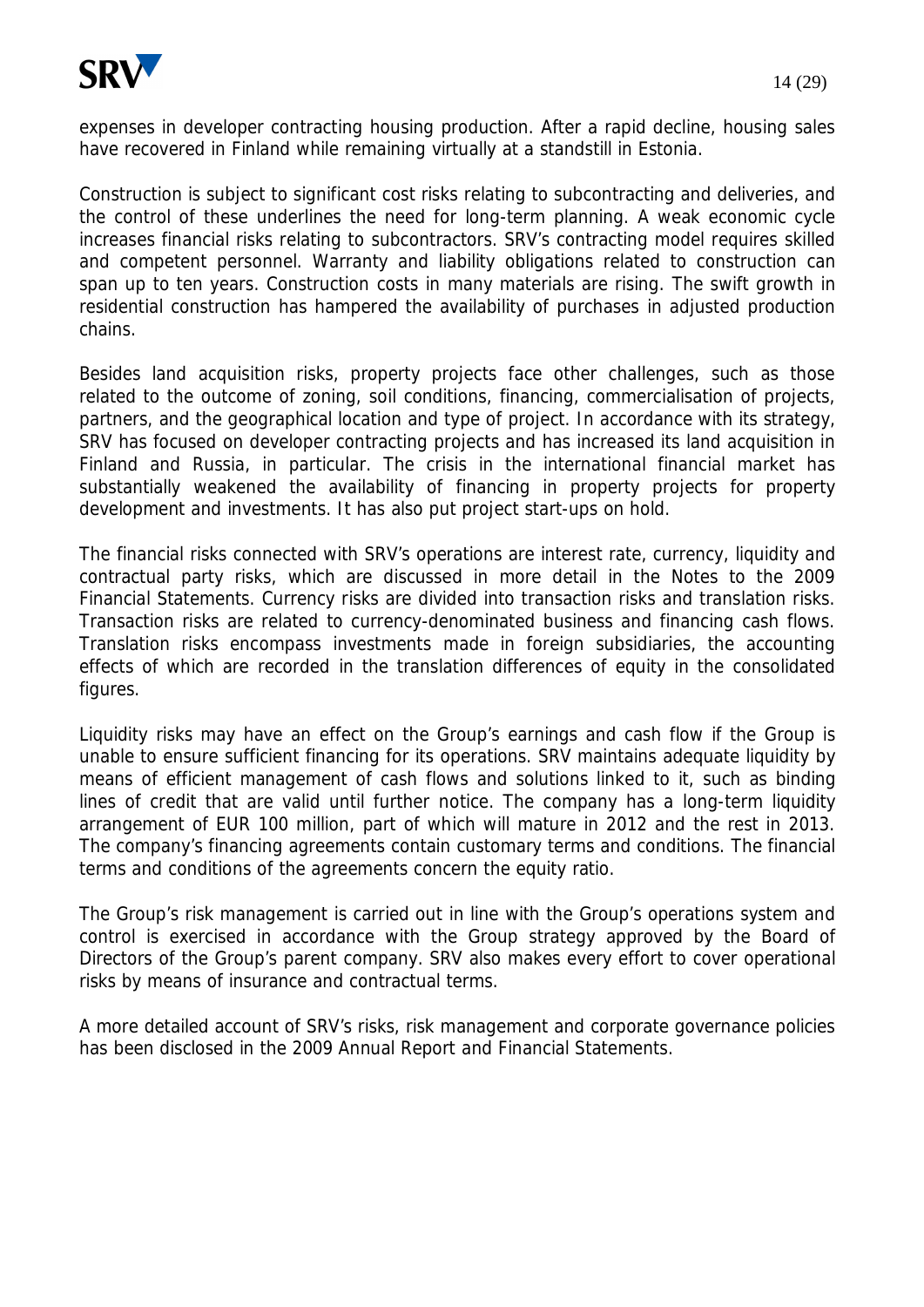

## **Corporate governance and resolutions of general meetings**

The Annual General Meeting was held on 16 March 2010. The AGM adopted the financial statements for 2009 and granted release from liability to the members of the Board of Directors and the Presidents and CEOs. A dividend of EUR 0.12 per share was declared. Mr Ilpo Kokkila was elected chairman of the Board of Directors and Mr Arto Hiltunen, Mr Timo Kokkila, Mr Lasse Kurkilahti, Mr Matti Mustaniemi and Mr Ilkka Salonen were elected to seats on the Board. The firm of public accountants Ernst & Young Oy was elected as the company's auditor. Mikko Rytilahti, authorised public accountant, will act as the principal auditor.

The general meeting authorised the Board of Directors to decide on the acquisition of the company's own shares, using the company's unrestricted equity. The Board was authorised to acquire a maximum of 3,676,846 own shares, however, in such a manner that the number of shares acquired on the basis of this authorisation when combined with the shares already owned by the company and its subsidiaries, does not at any given time exceed 3,676,846 shares, or 10 per cent of all shares of the company. Based on this authorisation, the Board may acquire a maximum of 3,676,846 shares of the company in public trading arranged by Nasdaq OMX Helsinki Oy at a market price valid at the moment of acquisition, and a maximum of 2,400,000 shares of the company in public trading arranged by Nasdaq OMX Helsinki Oy or otherwise for a maximum price of EUR 4.45 per share, the maximum being, however 3,676,846 shares. The aforementioned authorisations include the right to acquire own shares otherwise than in proportion to the holdings of the shareholders. These authorisations will remain in force for 18 months from the decision of the meeting.

The general meeting authorised the Board of Directors to decide on the issue of new shares or the transfer of treasury shares against payment or without consideration. This authorisation includes the right to issue new shares or to transfer the treasury shares in deviation from the shareholders' pre-emptive subscription right under the terms of the Companies Act. This authorisation is in force for two years from the decision of the meeting.

In its organisational meeting on 16 March 2010, the Board of Directors elected Lasse Kurkilahti vice chairman of the Board, Matti Mustaniemi chairman of the Audit Committee, Lasse Kurkilahti and Timo Kokkila members of the Audit Committee, Arto Hiltunen and Ilkka Salonen members of the Nomination and Remuneration Committee and Ilpo Kokkila chairman of the Nomination and Remuneration Committee.

#### **Shares and shareholders**

SRV Group Plc's share capital is EUR 3,062,520. The share has no nominal value and the number of shares outstanding is 36,768,468. The company has one class of shares. SRV had a total of 5,740 shareholders on 30 June 2010. The company received four flagging notifications during the reporting period. On 5 January 2010, Eero Heliövara announced that he had sold and Nordea Bank AB (publ) announced that it had bought 1,909,483 SRV Group Plc shares, increasing Nordea Group's total holding in SRV to 5.28 per cent. On 17 March 2010, Nordea Bank Suomi Oyj announced that it had purchased the above-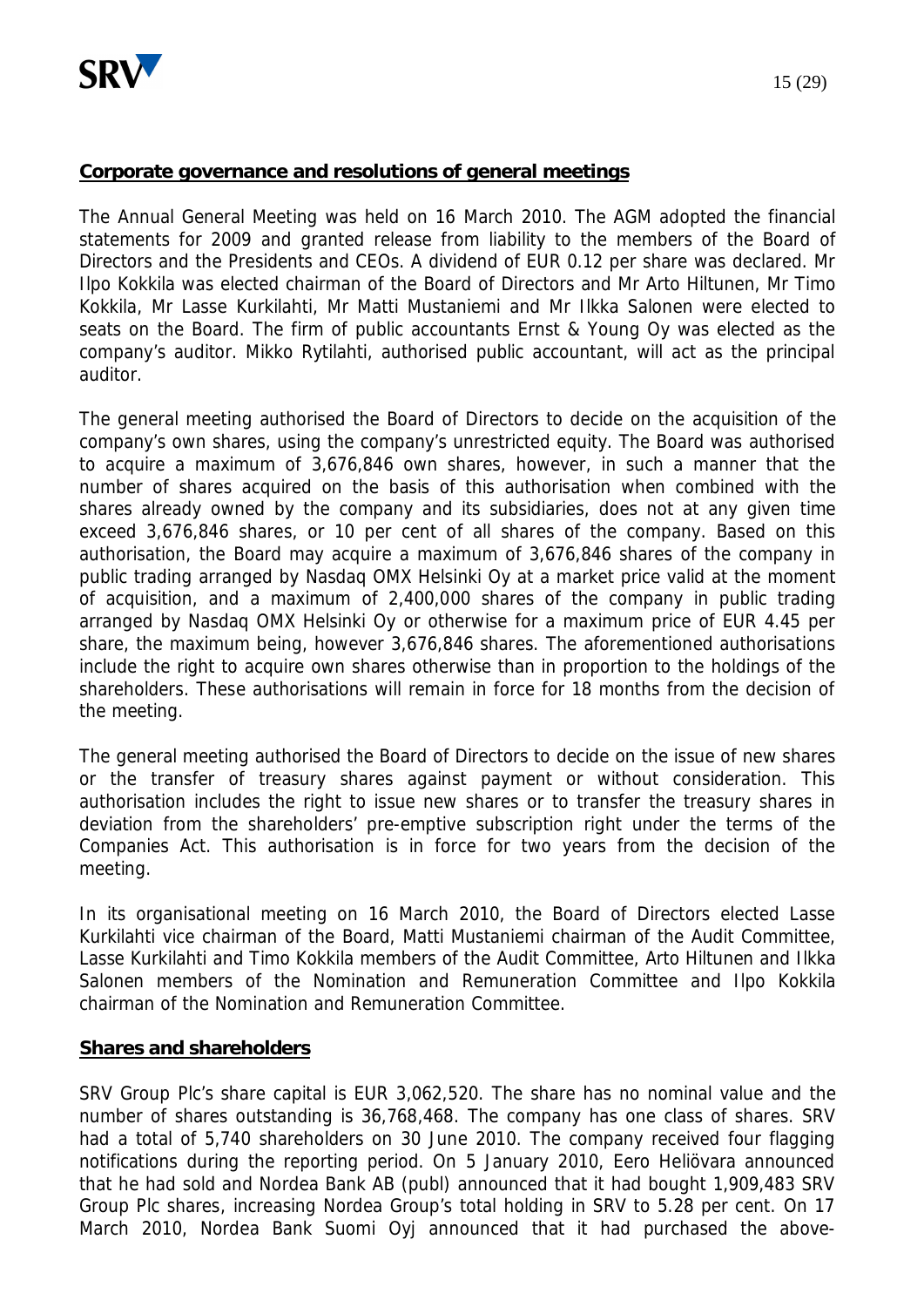

mentioned shares from Nordea Bank AB (publ), after which the total holding of Nordea Group in SRV was 5.28 per cent. On 17 May 2010 Nordea Bank AB (publ) announced that it had bought the above mentioned shares, the holding of Nordea Group being 5.27%. The flagging notifications are related to a futures contract between Nordea and SRV. Upon termination of the contract, the shares will be sold and Nordea Group's holding in SRV will fall to below 1/20.

The share closing price at OMX Helsinki at the end of the review period was EUR 6.16 (EUR 5.89 on 31 December 2009). The highest share price in the review period was EUR 7.14 and the lowest was EUR 5.50. The change in the all-share index of the Helsinki Stock Exchange (OMX Helsinki) during the same period was 5.8 per cent negative and the OMX Industrial and Services index 6.0 per cent positive.

At the end of the review period, the company had a market capitalisation of EUR 209.0 million, excluding the Group's own shares. About 9.3 million shares were traded during the period and the trade volume was EUR 53.0 million.

On 5 January 2010, SRV implemented the agreement signed with Eero Heliövaara on 11 August 2009, and Nordea Bank AB (publ) acquired Heliövaara's shares for a per-share price of EUR 4.45. In the same connection, SRV signed an EUR 8.5 million derivative agreement with Nordea for 1,909,483 company shares, according to which the shares will be sold to SRV or an entity named by SRV. These shares are considered equal to treasury shares held by the company. The derivative agreement will mature in November 2010.

At the end of the review period, SRV Group Plc had 2,842,421 of SRV Group Plc's shares taking account of the derivative contract concluded with Nordea Bank AB. SRV (7.7 per cent of the total number of the company's shares and combined number of votes).

# **Financial targets**

As SRV's medium term aim, the Board of Directors has set the achievement of annual average growth of approximately 15 per cent in Group revenue and annual average growth of over 30 per cent in revenue from International Operations. SRV aims to increase the level of operating profit and, in the medium to long term, to achieve an operating margin of 8 per cent. In addition, the company aims to maintain an equity ratio of over 30 per cent.

The international economic and financial crisis has hampered the growth outlook for business operations. Realisation of the sales of developer contracting projects has an essential effect on the development of profitability. In the current economic conditions, the set financial targets cannot be met. The company is endeavouring to maintain profitability by rationalising operations and cutting costs.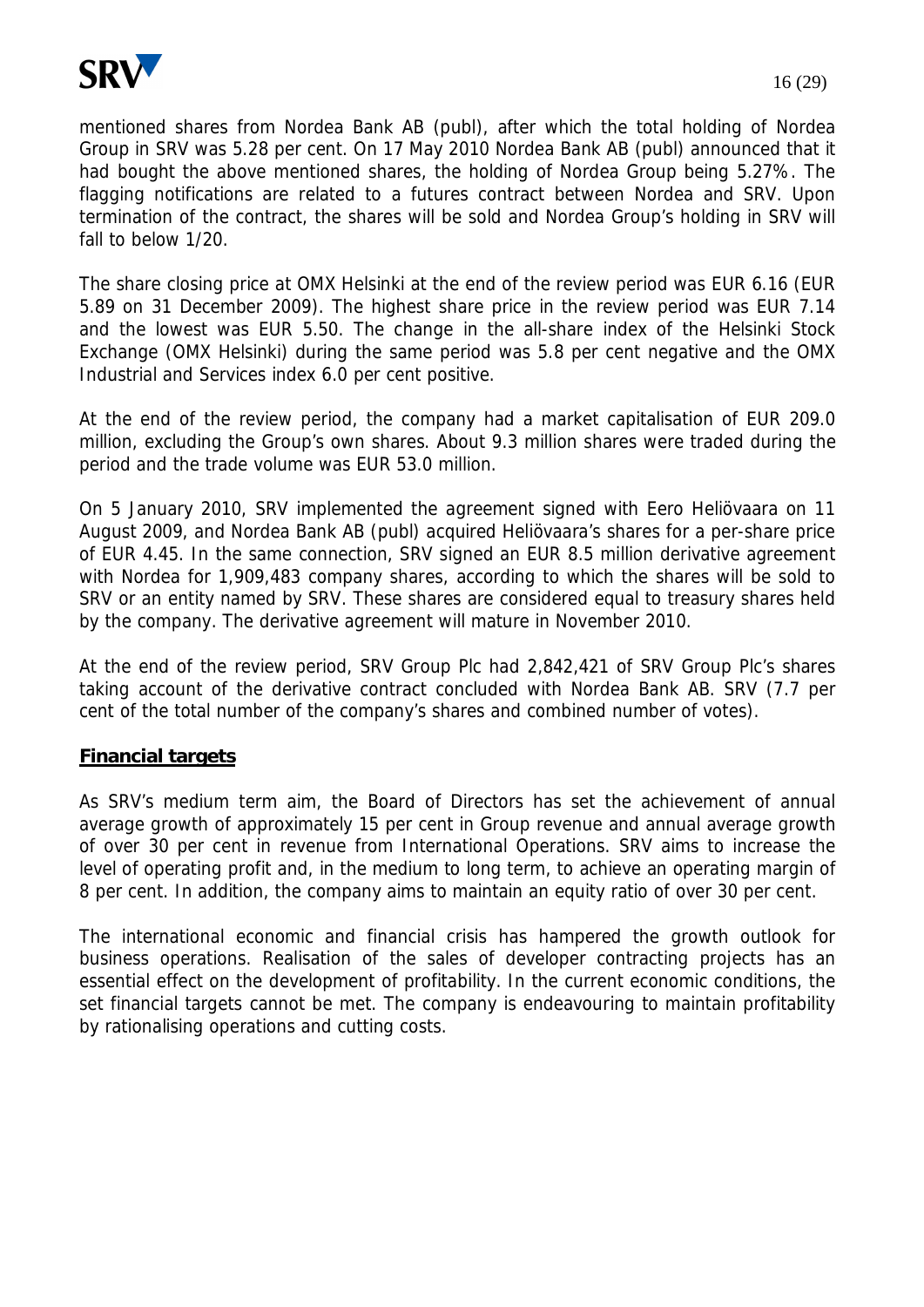

Revenue in 2010 is expected to exceed the previous year's level and profit before taxes is expected to be clearly positive.

# **Previous outlook for 2010 (5 May 2010)**

SRV changes the previous outlook for 2010 due to the postponement of start-ups of projects in Russia. Revenue in 2010 is expected to exceed the previous year's level and profit before taxes is expected to be positive.

# **Outlook for 2010**

SRV repeats the previous outlook for the revenue and profit before taxes in 2010.

Revenue in 2010 is expected to exceed the previous year's level and profit before taxes is expected to be positive.

Espoo. 5 August 2010

Board of Directors

All forward-looking statements in this review are based on the management's current expectations and beliefs about future events, and actual results may differ materially from the expectations and beliefs such statements contain.

For further information, please contact:

Jukka Hienonen, CEO. +358 201 455 213 Hannu Linnoinen. Senior Executive Vice President, CFO. +358 201 455 990. +358 50 523 5850

Distribution: Nasdaq OMX Helsinki, principal media, www.srv.fi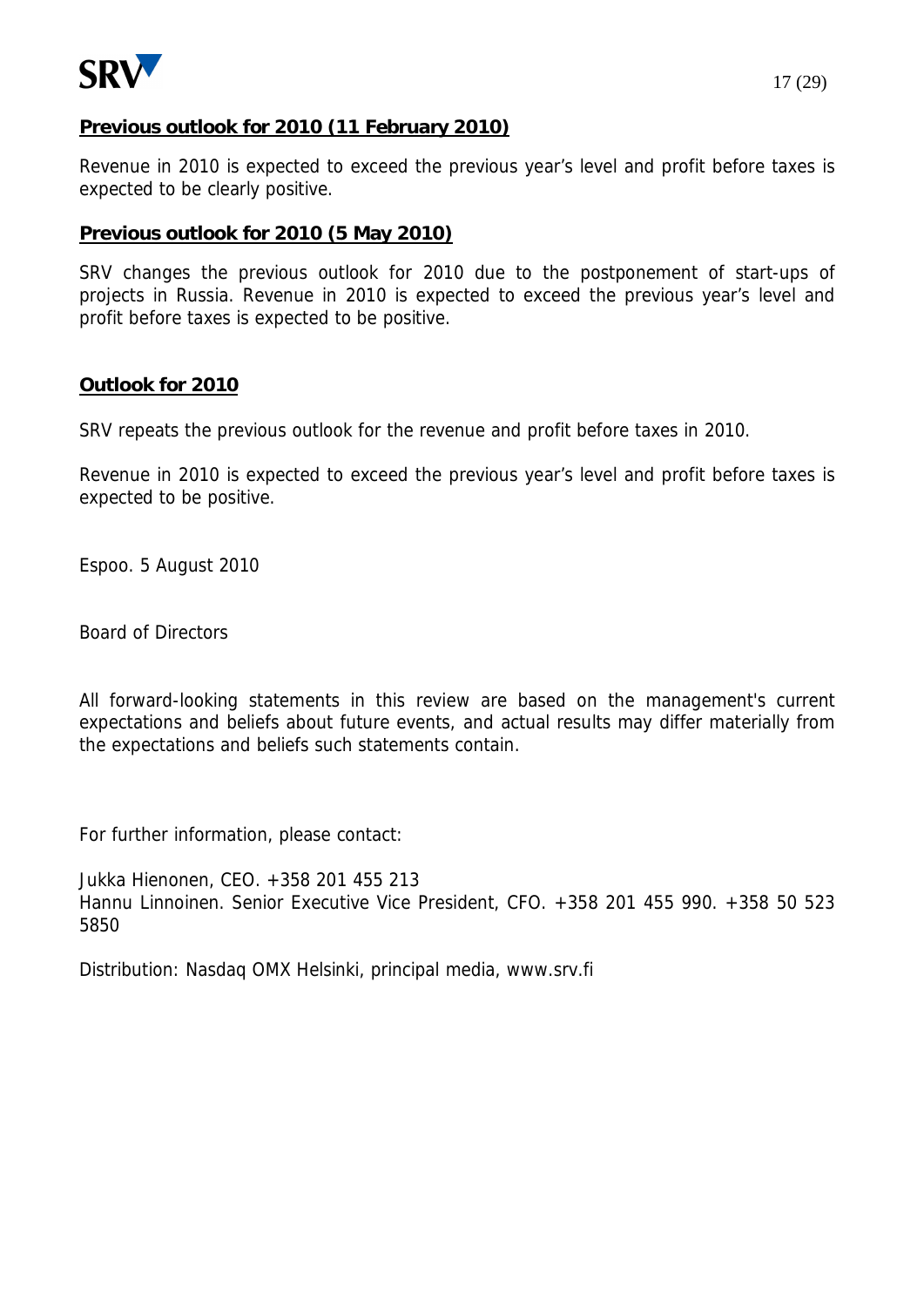

# **Key figures:**

|                                                                 |                    | <b>IFRS</b> | <b>IFRS</b> | <b>IFRS</b>                  | <b>IFRS</b>                                              | <b>IFRS</b> |
|-----------------------------------------------------------------|--------------------|-------------|-------------|------------------------------|----------------------------------------------------------|-------------|
|                                                                 |                    | $1 - 6/$    | $1 - 6/$    | $4 - 6/$                     | $4 - 6/$                                                 | $1 - 12/$   |
|                                                                 |                    | 2010        | 2009        | 2010                         | 2010                                                     | 2009        |
| Revenue                                                         | <b>EUR million</b> | 212.3       | 183.1       | 117.3                        | 96.0                                                     | 390.5       |
| Operating profit                                                | <b>EUR million</b> | 3.1         | 5.7         | 1.5                          | 3.9                                                      | 10.7        |
| Operating profit, % of revenue                                  | %                  | 1.4         | 3.1         | 1.3                          | 4.1                                                      | 2.7         |
| Profit before taxes                                             | <b>EUR million</b> | 0.0         | 3.3         | $-0.1$                       | 2.9                                                      | 6.5         |
| Profit before taxes, % of revenue                               | $\%$               | 0.0         | 1.8         | $-0.1$                       | 3.1                                                      | 1.7         |
| Net profit attributable to equity holders of                    |                    |             |             |                              |                                                          |             |
| the parent company                                              | <b>EUR million</b> | 0.4         | 1.4         | 0.8                          | 1.3                                                      | 2.9         |
| Return on equity <sup>1)</sup>                                  | $\%$               | 0.1         | 1.8         |                              |                                                          | 1.8         |
| Return on investment <sup>1)</sup>                              | %                  | 2.1         | 4.0         |                              |                                                          | 4.9         |
| Invested capital                                                | <b>EUR million</b> | 384.9       | 353.8       |                              |                                                          | 349.0       |
|                                                                 |                    |             |             |                              |                                                          |             |
| Equity ratio                                                    | $\%$               | 35.1        | 40.1        |                              |                                                          | 41.3        |
| Net interest-bearing debt                                       | <b>EUR million</b> | 216.7       | 186.8       |                              |                                                          | 179.9       |
| Gearing ratio                                                   | %                  | 142.3       | 116.6       |                              |                                                          | 109.8       |
| Order backlog                                                   | <b>EUR million</b> | 604.4       | 461.1       |                              |                                                          | 481.6       |
| New agreements                                                  |                    | 327.3       | 189.5       |                              |                                                          | 396.1       |
| Personnel on average                                            |                    | 780         | 796         |                              |                                                          | 776         |
| Property, plant and equipment investments                       | <b>EUR million</b> | 1.0         | 2.3         | 0.5                          | 2.2                                                      | 3.7         |
| Property, plant and equipment                                   |                    |             |             |                              |                                                          |             |
| investments, % of revenue                                       | $\%$               | 0.5         | 1.3         | 0.4                          | 2.3                                                      | 0.9         |
|                                                                 |                    |             |             |                              |                                                          |             |
| Earnings per share, share issue adjusted                        | <b>EUR</b>         | 0.01        | 0.04        | 0.02                         | 0.04                                                     | 0.08        |
| Equity per share, share issue adjusted                          | <b>EUR</b>         | 4.38        | 4.44        | $\qquad \qquad \blacksquare$ | $\overline{\phantom{a}}$                                 | 4.48        |
| Dividend per share, share issue adjusted                        | <b>EUR</b>         | 0.12        | 0.12        | L,                           | $\overline{\phantom{a}}$                                 | 0.12        |
| Dividend payout ratio                                           | $\%$               | 1 200.0     | 300.0       |                              | $\overline{\phantom{a}}$                                 | 150.0       |
| Dividend yield                                                  | %                  | 1.9         | 2.9         |                              | $\overline{\phantom{a}}$                                 | 2.0         |
| Price per earnings ratio                                        |                    | 616.0       | 104.5       |                              | $\overline{\phantom{a}}$                                 | 73.6        |
| Share price development<br>Share price at the end of the period | <b>EUR</b>         | 6.16        | 4.18        |                              | $\overline{\phantom{a}}$<br>$\qquad \qquad \blacksquare$ | 5.89        |
| Average share price                                             | <b>EUR</b>         | 6.40        | 3.52        |                              | $\overline{\phantom{a}}$                                 | 4.06        |
| Lowest share price                                              | <b>EUR</b>         | 5.50        | 2.75        |                              | $\overline{\phantom{a}}$                                 | 2.75        |
|                                                                 | <b>EUR</b>         | 7.14        | 4.79        |                              |                                                          | 5.97        |
| Highest share price<br>Market capitalisation at the end of the  |                    |             |             |                              |                                                          |             |
| period                                                          | EUR million        | 209.0       | 150.4       |                              |                                                          | 210.7       |
| Trading volume                                                  | 1.000              | 9 2 6 3     | 6 0 0 4     |                              |                                                          | 8 3 0 9     |
| Trading volume                                                  | $\%$               | 27.3        | 16.6        |                              |                                                          | 23.1        |
| Weighted average number of shares                               |                    |             |             |                              |                                                          |             |
| outstanding                                                     | 1.000              | 33 930      | 36 169      |                              |                                                          | 35 999      |
| Number of shares outstanding at the end                         |                    |             |             |                              |                                                          |             |
| of the period                                                   | 1.000              | 33 926      | 35 981      |                              | $\overline{\phantom{a}}$                                 | 35 768      |
|                                                                 |                    |             |             |                              |                                                          |             |

1) In calculating the key ratio only the profit for the period has been annualised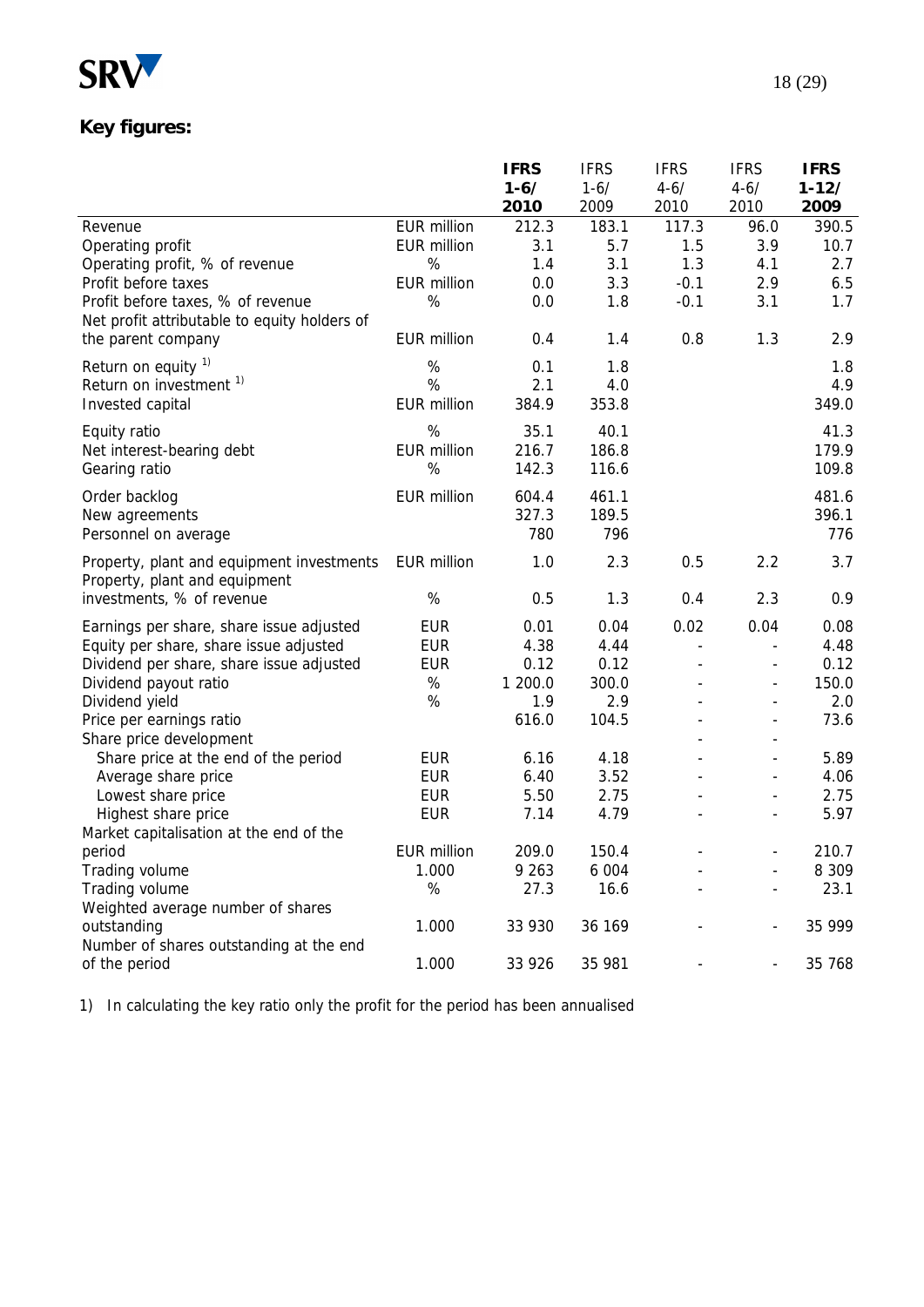

# **Calculation of key figures:**

| Net gearing ratio, %                        |     |      |                                                                                   |
|---------------------------------------------|-----|------|-----------------------------------------------------------------------------------|
|                                             |     |      | 100 x Net interest-bearing debt<br>Total equity                                   |
| Return on equity, %                         |     |      |                                                                                   |
|                                             | $=$ | 100x | Profit before taxes - income taxes<br>Total equity, average                       |
|                                             |     |      |                                                                                   |
| Return on investment, %                     | $=$ |      | Profit before taxes $+$ interest and other financial<br>100 x expenses            |
|                                             |     |      | Invested capital, average                                                         |
| Equity ratio, %                             |     |      |                                                                                   |
|                                             |     |      | 100 x Total equity<br>Total assets - advances received                            |
|                                             |     |      | Total assets - non-interest bearing debt - deferred tax                           |
| Invested capital                            | $=$ |      | liabilities - provisions                                                          |
| Net interest bearing debt                   | $=$ |      | Interest bearing debt - cash and cash equivalents                                 |
|                                             |     |      |                                                                                   |
| Earnings per share, share<br>issue adjusted | $=$ |      | Net profit for the period attributable to equity holders of<br>the parent company |
|                                             |     |      | Weighted average number of shares outstanding                                     |
| Equity per share, share issue               |     |      | Shareholders' equity attributable to equity holders of the                        |
| adjusted                                    |     |      | parent company                                                                    |
|                                             | $=$ |      | Number of shares outstanding at the end of the period,                            |
|                                             |     |      | share issue adjusted                                                              |
| Price per earnings ratio                    | $=$ |      | Share price at the end of the period                                              |
|                                             |     |      | Earnings per share, share issue adjusted                                          |
| Dividend payout ratio, %                    |     |      | Dividend per share, share issue adjusted                                          |
|                                             | $=$ | 100x | Earnings per share, share issue adjusted                                          |
| Dividend yield, %                           |     |      | Dividend per share, share issue adjusted                                          |
|                                             | $=$ |      | 100 x Share price at the end of the period, share issue                           |
|                                             |     |      | adjusted                                                                          |
| Average share price                         | $=$ |      | Number of shares traded in euros during the period                                |
|                                             |     |      | Number of shares traded during the period                                         |
| Market capitalisation at the                |     |      | Number of shares outstanding at the end of the period x                           |
| end of the period                           | $=$ |      | share price at the end of the period                                              |
|                                             |     |      | Number of shares traded during the period and in                                  |
| Trading volume                              | $=$ |      | relation to the weighted average number of shares                                 |
|                                             |     |      | outstanding                                                                       |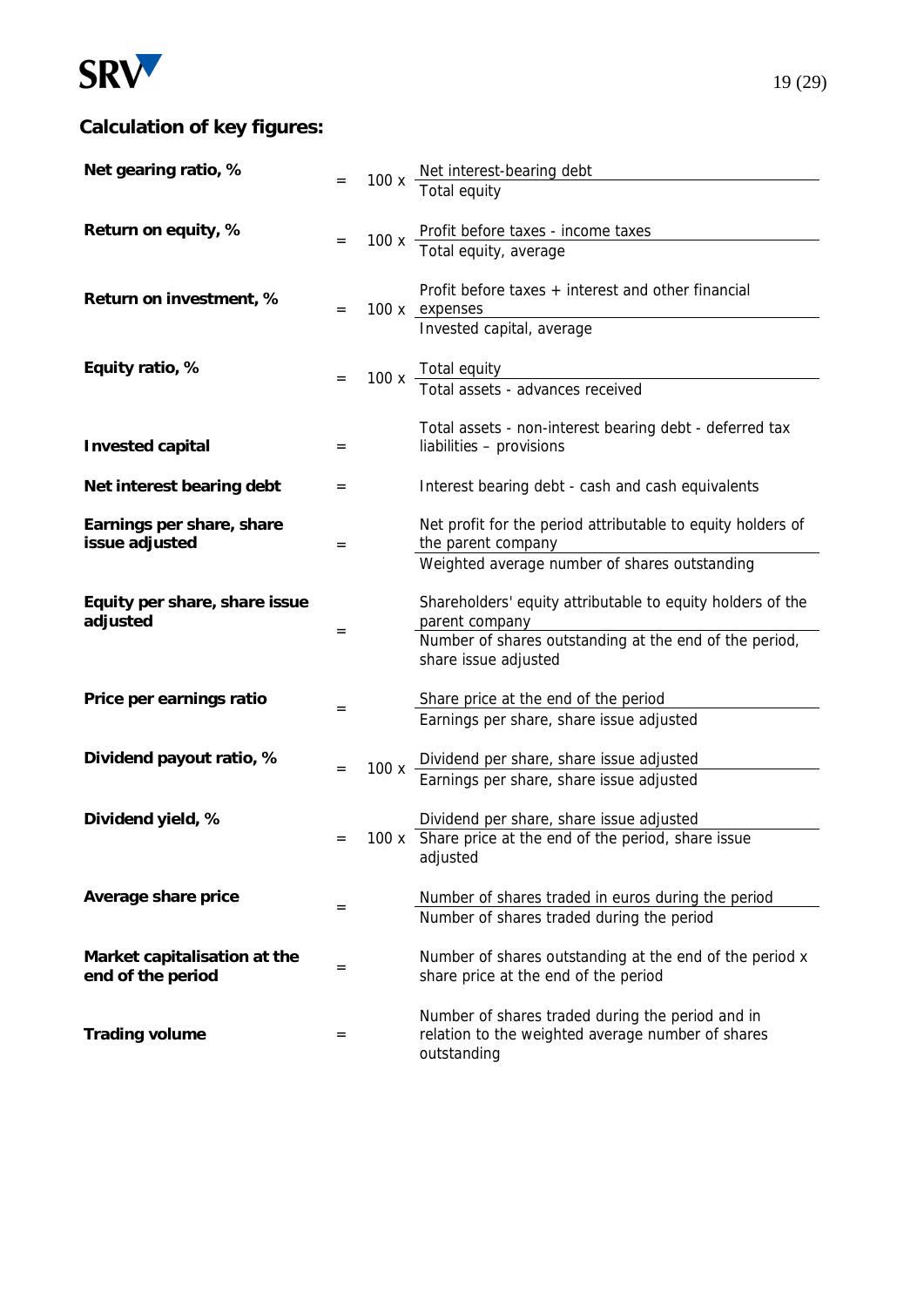

# **SRV Group Plc Interim Report 1.1. - 30.6.2010: TABLES**

**Appendixes** 

1) Condensed consolidated financial statements: income statement, balance sheet, statement of changes in equity, cash flow statement, commitments and contingent liabilities, derivative contracts liabilities

- 2) Quarterly development
- 3) Segment information
- 4) Events after the reporting period

### **1. Group financials 1.1. - 30.6.2010**

IFRS standards and operating segments

The interim report has been prepared in accordance with the accounting policies set out in the IAS 34 standard and the information disclosed is unaudited. SRV has applied the same accounting principles as in its year-end financial statements for 2009. The figures in the tables have been rounded which should be noted when counting the total sums.

SRV's reporting segments comprise Business Premises, Housing, International Operations and Other Operations. The operating segment figures are disclosed in accordance with IFRS 8, following the accounting principles applied in the consolidated financial statements.

Estimate of the impacts of the new standards, changes and interpretations:

As from 1 January 2010, SRV Group will apply IFRIC 15 Agreements for the Construction of Real Estate in its reporting. This interpretation concerns the recognition of revenue from developer contracting projects. The interpretation specifies whether revenue from a construction project should be recognised on a percentage of completion basis or upon delivery. The adoption of the interpretation primarily affects the recognition of revenue from SRV Group's developer contracting housing projects. The Group previously recognised revenue from developer contracting housing projects on a percentage of completion basis. Under the new interpretation, revenue will from now on mainly be recognised on the basis of project delivery.

The change in revenue recognition affects SRV Group's income statement and balance sheet items, the key figures based on them, and the order backlog. It will result in greater variation between quarterly trends in revenue and earnings, as the recognition of revenue from developer contracting projects may depend on the date of their completion. The delayed revenue recognition of projects will increase the balance sheet total and weaken the key figures calculated on the basis of the balance sheet.

SRV Group's internal management reporting follows earnings in line with the new interpretation and the Group publishes its segment reports in accordance with the new accounting principles.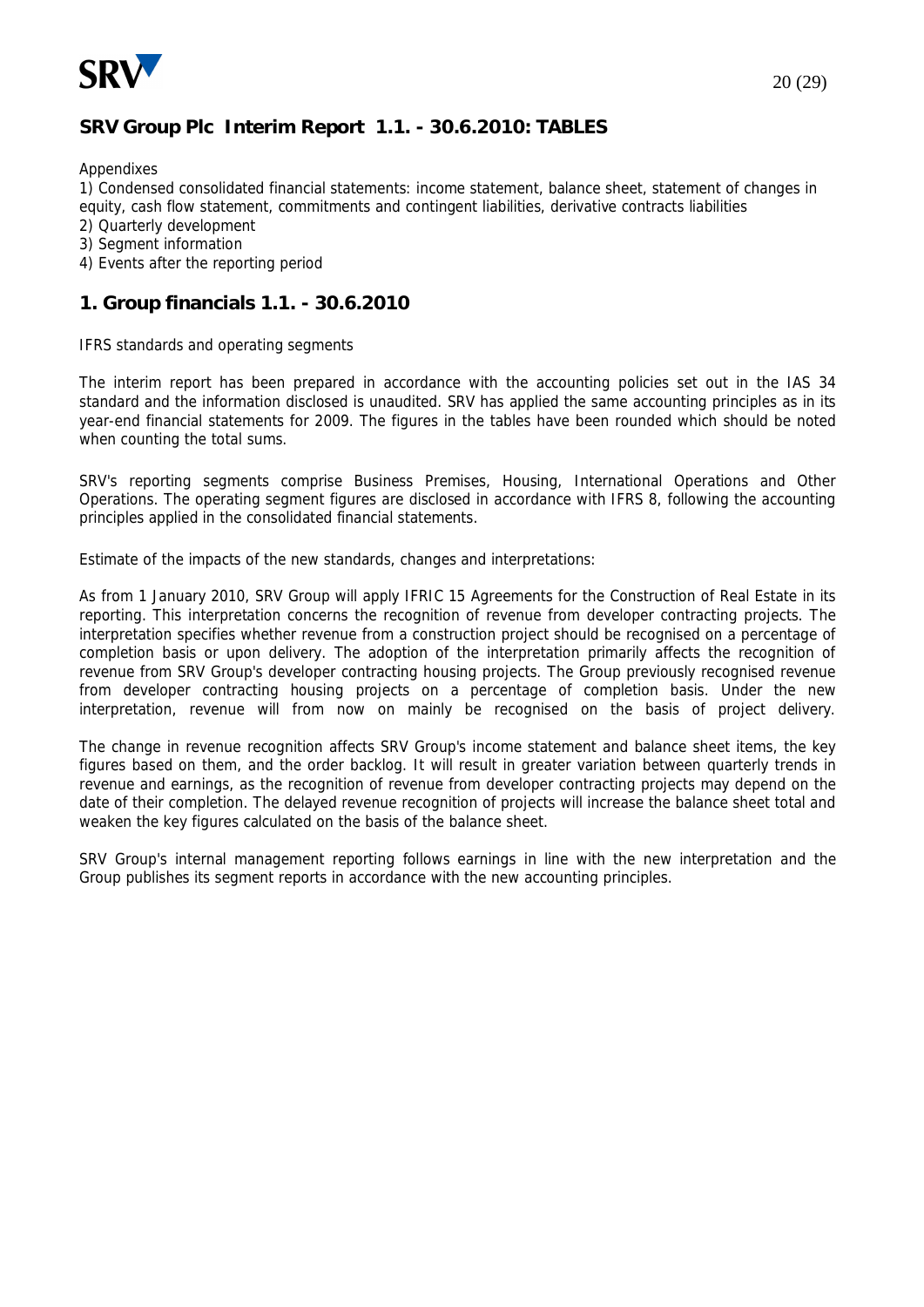

| Consolidated income                                                | <b>IFRS</b> | <b>IFRS</b> |             |             | <b>IFRS</b> | <b>IFRS</b> | <b>IFRS</b>     |
|--------------------------------------------------------------------|-------------|-------------|-------------|-------------|-------------|-------------|-----------------|
| statement                                                          | $1 - 6/$    | $1 - 6/$    | change,     | change,     | $4 - 6/$    | $4 - 6/$    | $1 - 12/$       |
| (EUR million)                                                      | 2010        | 2009        | <b>MEUR</b> | %           | 2010        | 2009        | 2009            |
| Revenue                                                            | 212.3       | 183.1       | 29.3        | 16.0        | 117.3       | 96.0        | 390.5           |
| Other operating income                                             | 1.5         | 1.1         | 0.4         | 32.2        | 0.7         | 0.7         | 2.6             |
| Change in inventories of finished                                  |             |             |             |             |             |             |                 |
| goods and work in progress                                         | 17.5        | 7.9         | 9.6         | 121.1       | 6.7         | 1.2         | $-10.3$         |
| Use of materials and services                                      | $-195.6$    | $-156.2$    | $-39.4$     | 25.2        | $-105.9$    | $-79.1$     | $-313.5$        |
| Employee benefit expenses                                          | $-24.8$     | $-23.2$     | $-1.6$      | 6.8         | $-13.1$     | $-11.7$     | $-44.5$         |
| Depreciation and impairments                                       | $-1.7$      | $-1.8$      | 0.1         | $-6.0$      | $-0.9$      | $-0.9$      | $-3.7$          |
| Other operating expenses                                           | $-6.2$      | $-5.2$      | $-1.0$      | 19.3        | $-3.4$      | $-2.3$      | $-10.4$         |
| Operating profit                                                   | 3.1         | 5.7         | $-2.6$      | $-46.4$     | 1.5         | 3.9         | 10.7            |
| Financial income                                                   | 0.8         | 1.3         | $-0.4$      | $-35.3$     | 0.2         | 0.6         | 6.0             |
| Financial expenses                                                 | $-3.8$      | $-3.7$      | $-0.1$      | 3.5         | $-1.8$      | $-1.6$      | $-10.2$         |
| Financial income and expenses,                                     |             |             |             |             |             |             |                 |
| total                                                              | $-3.0$      | $-2.5$      | $-0.6$      |             | $-1.6$      | $-1.0$      | $-4.2$          |
| Profit before taxes                                                | 0.0         | 3.3         | $-3.2$      | $-98.9$     | $-0.1$      | 2.9         | 6.5             |
| Income taxes                                                       | 0.0         | $-1.8$      | 1.8         | $-101.3$    | 0.8         | $-1.4$      | $-3.6$          |
| Net profit for the period                                          | 0.1         | 1.5         | $-1.4$      | $-96.0$     | 0.7         | 1.5         | 2.9             |
| Attributable to                                                    |             |             |             |             |             |             |                 |
| Equity holders of the parent                                       |             |             |             |             |             |             |                 |
| company                                                            | 0.4         | 1.4         |             |             | 0.8         | 1.3         | 2.9             |
| Minority interest                                                  | $-0.3$      | 0.1         |             |             | $-0.1$      | 0.2         | 0.0             |
| Earnings per share calculated on                                   |             |             |             |             |             |             |                 |
| the profit attributable to equity<br>holders of the parent company |             |             |             |             |             |             |                 |
| (undiluted and diluted)                                            | 0.01        | 0.04        |             | $-75.0$     | 0.02        | 0.04        | 0.08            |
|                                                                    |             |             |             |             |             |             |                 |
|                                                                    |             |             | <b>IFRS</b> | <b>IFRS</b> | <b>IFRS</b> | <b>IFRS</b> | <b>IFRS</b>     |
| Statement of comprehensive income                                  |             |             | $1 - 6/$    | $1 - 6/$    | $4 - 6/$    | $4 - 6/$    | $1 - 12/$       |
| (EUR million)                                                      |             |             | 2010        | 2009        | 2010        | 2010        | 2009            |
| Net profit for the period                                          |             |             | 0.1         | 1.5         | 0.7         | 1.5         | 2.9             |
| I tems recognised directly in equity:                              |             |             |             |             |             |             |                 |
| Exchange differences on translating foreign operations             |             |             |             | 0.0<br>0.0  | 0.0         | 0.0         | 0. <sub>C</sub> |
| Available for sale financial assets                                |             |             |             | 0.0<br>0.0  | 0.0         | 0.0         | 0. <sub>C</sub> |
| Net gain (loss) on cash flow hedges                                |             |             |             | 0.0<br>0.0  | 0.0         | 0.0         | 0. <sub>C</sub> |
| Deferred tax                                                       |             |             |             | 0.0<br>0.0  | 0.0         | 0.0         | 0. <sub>C</sub> |
| Income (loss) recognised directly in equity net of                 |             |             |             |             |             |             |                 |
| tax                                                                |             |             |             | 0.0<br>0.0  | 0.0         | 0.0         | 0.0             |
| Total comprehensive income for the period                          |             |             | 0.1         | 1.5         | 0.7         | 1.5         | 2.9             |
| Profit for the period attributable to:                             |             |             |             |             |             |             |                 |
| Equity holders of the parent company                               |             |             |             | 1.4<br>0.4  | 0.7         | 1.5         | 2.9             |
| Minority interest                                                  |             |             |             |             |             | 0.0<br>0.0  | 0. <sub>C</sub> |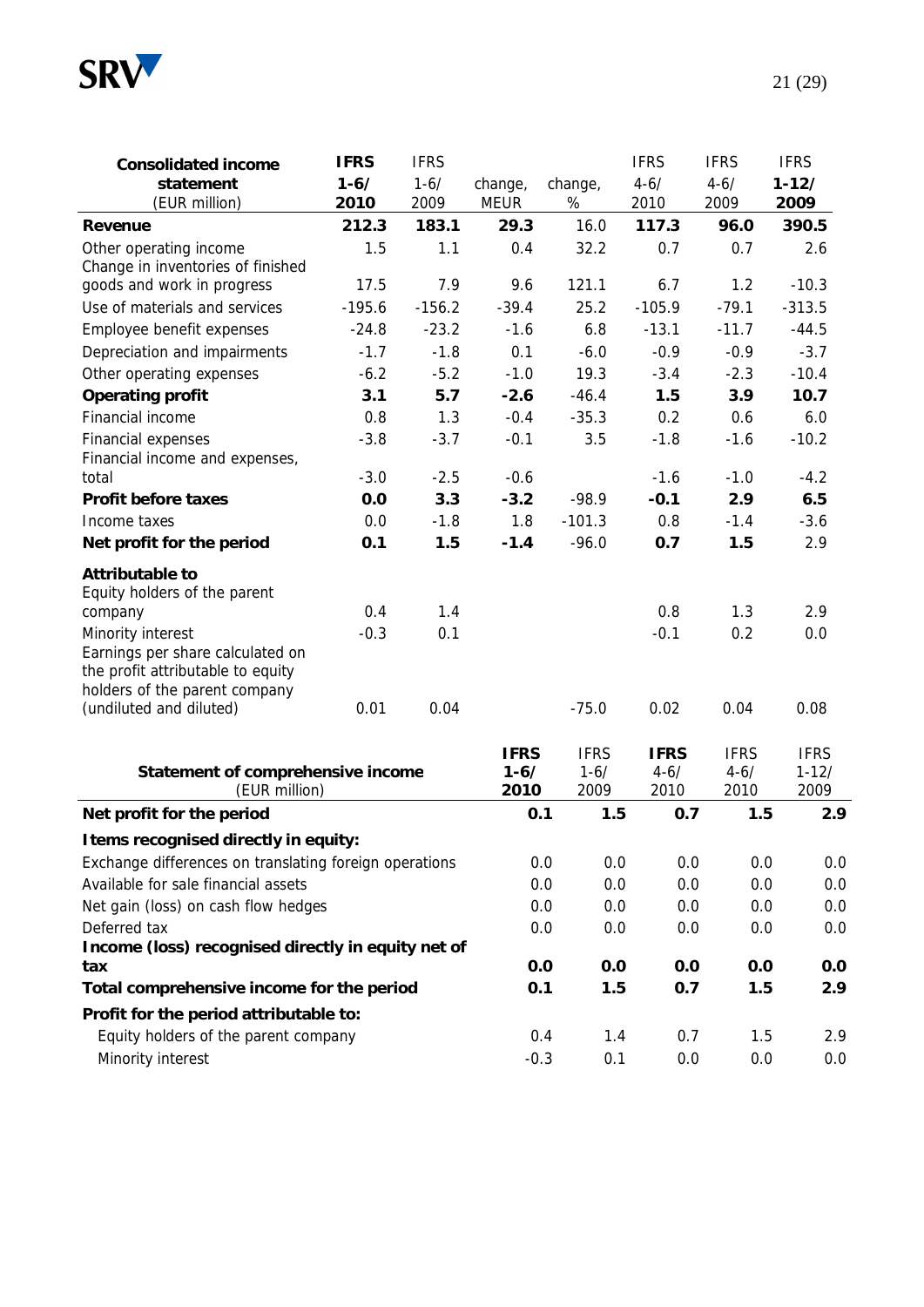

| Consolidated balance sheet            | <b>IFRS</b> | <b>IFRS</b>  | change, | <b>IFRS</b> |
|---------------------------------------|-------------|--------------|---------|-------------|
| (EUR million)                         | 30.6.10     | 30.6.09      | %       | 31.12.09    |
| <b>ASSETS</b>                         |             |              |         |             |
| Non-current assets                    |             |              |         |             |
| Property. plant and equipment         | 15.1        | 17.5         | $-13.5$ | 16.3        |
| Goodwill                              | 1.7         | 1.7          | 0.0     | 1.7         |
| Other intangible assets               | 0.4         | 0.5          | $-13.2$ | 0.5         |
| Other financial assets                | 4.9         | 4.3          | 13.5    | 4.8         |
| Receivables                           | 16.8        | 7.4          | 125.7   | 16.2        |
| Deferred tax assets                   | 4.2         | 2.0          | 107.3   | 2.3         |
| Non-current assets, total             | 43.1        | 33.4         | 29.0    | 41.7        |
| Current assets                        |             |              |         |             |
| Inventories                           | 316.7       | 304.2        | 4.1     | 292.2       |
| Trade and other receivables           | 77.3        | 71.6         | 8.0     | 76.9        |
| Current tax receivables               | 1.4         | 5.6          | $-74.7$ | 1.9         |
| Cash and cash equivalents             | 15.9        | 6.7          | 137.1   | 5.2         |
| Current assets, total                 | 411.4       | 388.1        | 6.0     | 376.2       |
| ASSETS, TOTAL                         | 454.5       | 421.6        | 7.8     | 418.0       |
|                                       |             |              |         |             |
| Consolidated balance sheet            | <b>IFRS</b> | <b>IFRS</b>  | change, | <b>IFRS</b> |
| (EUR million)                         | 30.6.10     | 30.6.09      | $\%$    | 31.12.09    |
| EQUITY AND LIABILITIES                |             |              |         |             |
| Equity attributable to equity holders |             |              |         |             |
| of the parent company                 |             |              |         |             |
| Share capital                         | 3.1         | 3.1          | 0.0     | 3.1         |
| Invested free equity fund             | 87.3        | 87.3         | 0.0     | 87.3        |
| <b>Translation differences</b>        | $-0.1$      | $-0.1$       | 47.4    | $-0.1$      |
| Fair value reserve                    | $-0.1$      | $-0.1$       | 0.0     | $-0.1$      |
| Retained earnings                     | 58.5        | 69.5         | $-15.8$ | 69.9        |
| Equity attributable to equity holders | 148.7       | 159.8        | $-6.9$  |             |
| of the parent company, total          |             |              | 692.0   | 160.1       |
| Minority interest                     | 3.5         | 0.4<br>160.2 |         | 3.8         |
| Equity, total                         | 152.2       |              | $-5.0$  | 163.9       |
| Non-current liabilities               |             |              | 528.4   |             |
| Deferred tax liabilities              | 1.3         | 0.2          |         | 0.5         |
| Provisions                            | 4.6         | 4.9          | $-6.0$  | 4.8         |
| Interest-bearing liabilities          | 70.1        | 84.1         | $-16.7$ | 96.9        |
| Other liabilities                     | 1.0         | 0.4          | 145.0   | 0.8         |
| Non-current liabilities, total        | 76.9        | 89.5         | $-14.1$ | 102.9       |
| <b>Current liabilities</b>            |             |              |         |             |
| Trade and other payables              | 57.3        | 56.2         | 1.9     | 56.4        |
| Current tax payables                  | 1.7         | 2.4          | $-30.4$ | 2.6         |
| Provisions                            | 3.9         | 3.7          | 4.7     | 3.8         |
| Interest-bearing liabilities          | 162.6       | 109.5        | 48.5    | 88.2        |
| Current liabilities, total            | 225.4       | 171.8        | 31.2    | 151.1       |
| Liabilities, total                    | 302.3       | 261.4        | 15.7    | 254.1       |
| EQUITY AND LIABILITIES                | 454.5       | 421.6        | 7.8     | 418.0       |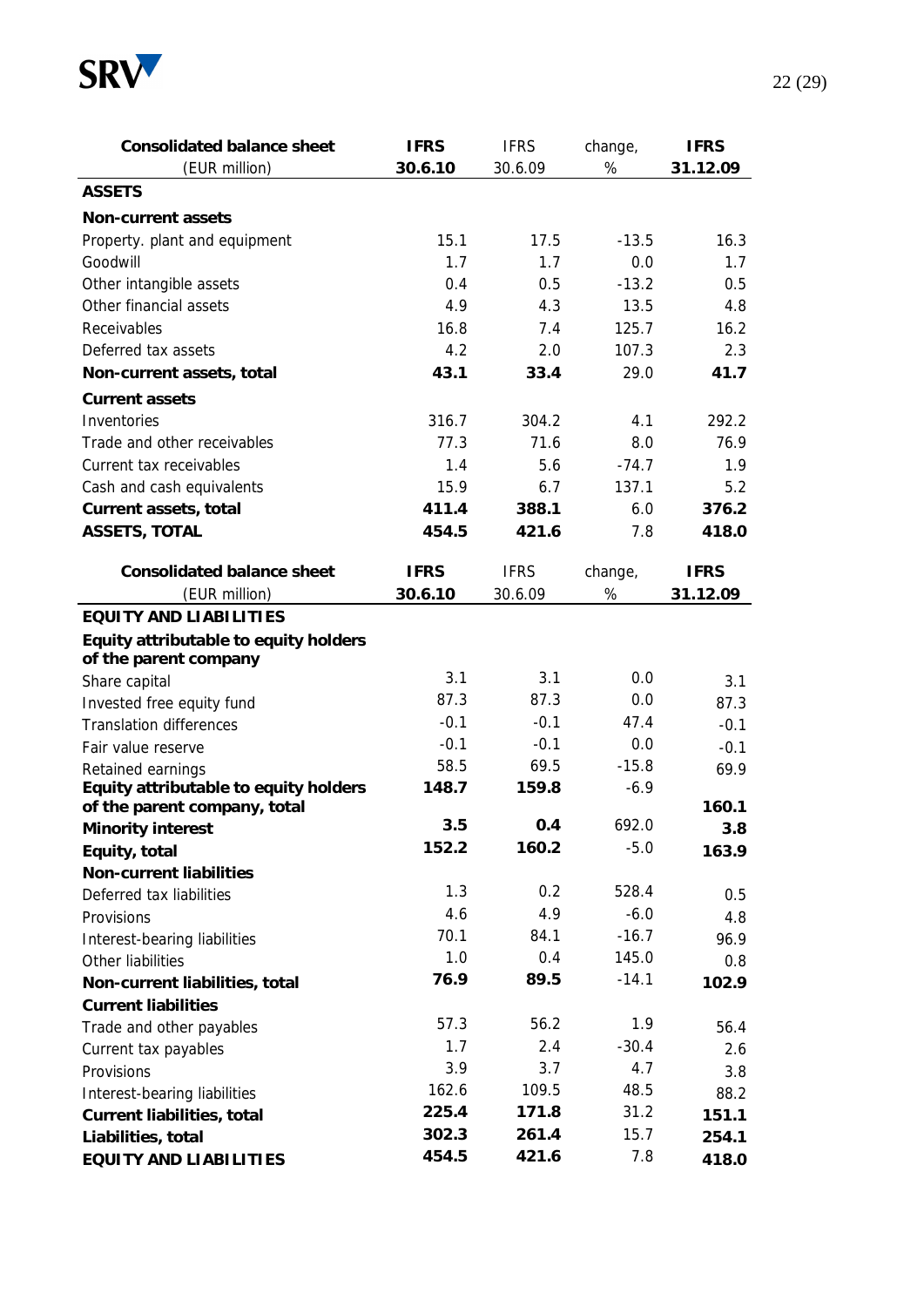

| Consolidated cash flow statement                         | <b>IFRS</b> | <b>IFRS</b> | <b>IFRS</b> |
|----------------------------------------------------------|-------------|-------------|-------------|
| (EUR million)                                            | $1-6/2010$  | 1-6/2009    | 1-12/2009   |
| Cash flows from operating activities                     |             |             |             |
| Net profit for the period                                | 0.1         | 1.5         | 2.9         |
| Adjustments:                                             |             |             |             |
| Depreciation and impairments                             | 1.7         | 1.8         | 3.7         |
| Non-cash transactions                                    | 9.2         | $-1.0$      | 2.7         |
| Financial income and expenses                            | 3.0         | 2.5         | 4.2         |
| Capital gains on sales of tangible and intangible assets | 0.0         | 0.0         | 0.0         |
| Income taxes                                             | 0.0         | 1.8         | 3.6         |
| Adjustments, total                                       | 13.9        | 5.1         | 14.1        |
| Changes in working capital:                              |             |             |             |
| Change in loan receivables                               | 5.3         | 0.0         | $-13.5$     |
| Change in trade and other receivables                    | $-6.2$      | 14.4        | 17.7        |
| Change in inventories                                    | $-24.0$     | $-3.6$      | 10.0        |
| Change in trade and other payables                       | $-8.9$      | $-12.0$     | $-12.3$     |
| Changes in working capital, total                        | $-33.8$     | $-1.2$      | 1.9         |
| Interest paid                                            | $-2.8$      | $-6.4$      | $-12.7$     |
| Interest received                                        | 0.5         | 1.1         | 5.7         |
| Dividends received                                       | 0.0         | 0.0         | 0.0         |
| Income taxes paid                                        | $-1.6$      | $-8.0$      | $-5.9$      |
| Net cash flow from operating activities                  | $-23.8$     | $-8.0$      | 6.1         |
| Cash flow from investing activities                      |             |             |             |
| Acquisition of subsidiaries, net of cash                 | $-0.1$      | $-2.0$      | $-2.3$      |
| Property, plant and equipment                            | $-0.9$      | $-0.2$      | $-0.8$      |
| Intangible assets                                        | 0.0         | 0.0         | $-0.1$      |
| Other financial assets                                   | 0.0         | $-0.1$      | $-0.5$      |
| Sale of property, plant and equipment and intangible     |             |             |             |
| assets                                                   | 0.1         | 0.0         | 0.0         |
| Sale of financial assets                                 | 0.0         | 0.0         | 0.0         |
| Net cash used in investing activities                    | $-0.8$      | $-2.3$      | $-3.7$      |
| Cash flows from financing activities                     |             |             |             |
| Proceeds from share issue                                | 0.0         | 0.0         | 0.0         |
| Proceeds from loans                                      | 0.3         | 14.1        | 19.6        |
| Repayments of loans                                      | $-1.6$      | $-17.2$     | $-22.2$     |
| Change in loan receivables                               | 0.0         | 0.0         | 0.0         |
| Change in housing corporation loans                      | 7.1         | 1.8         | $-9.2$      |
| Change in credit limits                                  | 33.7        | 20.1        | 17.5        |
| Purchase of treasury shares                              | 0.0         | $-0.7$      | $-1.8$      |
| Dividends paid                                           | $-4.1$      | $-4.4$      | $-4.4$      |
| Net cash from financing activities                       | 35.4        | 13.6        | $-0.6$      |
| Net change in cash and cash equivalents                  | 10.7        | 3.4         | 1.8         |
| Cash and cash equivalents at the beginning of period     | 5.2         | 3.4         | 3.4         |
| Cash and cash equivalents at the end of period           | 15.9        | 6.7         | 5.2         |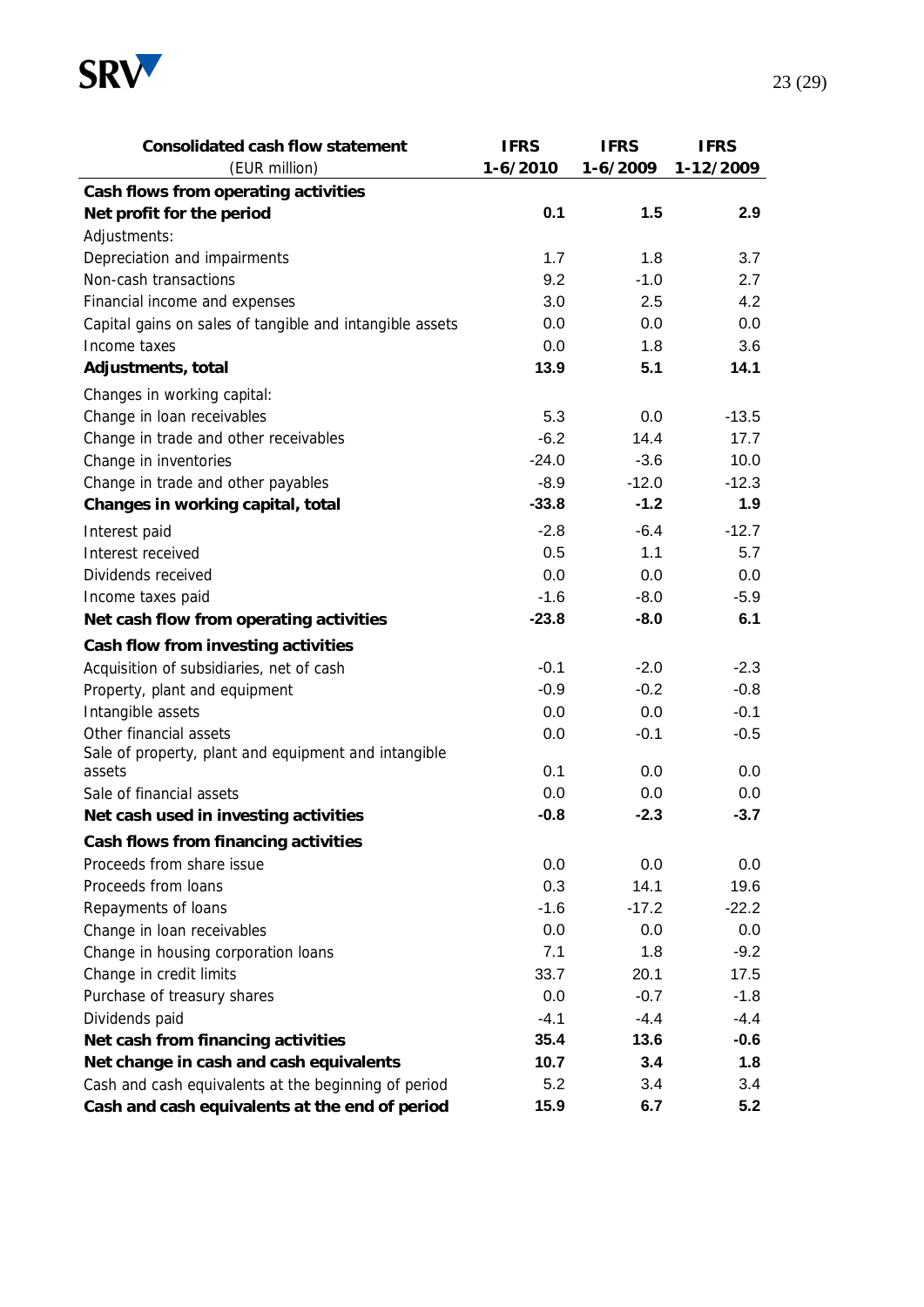

| Inventories                                       | <b>IFRS</b> | <b>IFRS</b> | change, | <b>IFRS</b> |
|---------------------------------------------------|-------------|-------------|---------|-------------|
| (EUR million)                                     | 30.6.10     | 30.6.09     | %       | 31.12.09    |
| Raw materials and consumables                     | 0.0         | 0.0         | $-90.3$ | 0.0         |
| Work in progress                                  | 36.3        | 94.9        | $-61.7$ | 35.1        |
| Land areas and plot-owning companies              | 174.0       | 149.2       | 16.6    | 153.0       |
| Shares in completed housing corporations and real |             |             |         |             |
| estate companies                                  | 87.4        | 41.8        | 109.1   | 86.5        |
|                                                   |             |             |         |             |

| Advance payments   | 46    | 40    | 13.9 | 3.6   |
|--------------------|-------|-------|------|-------|
| Other inventories  | 144   | 14.3  | 0.6  | 14.C  |
| Inventories, total | 316.7 | 304.2 | 4.1  | 292.2 |

# **Statement of changes in Group equity 1.1. - 30.6.2010**

|                                                     |                  | Equity attributable to                   |                                      |                          |                           |        |                      |                 |
|-----------------------------------------------------|------------------|------------------------------------------|--------------------------------------|--------------------------|---------------------------|--------|----------------------|-----------------|
|                                                     |                  | the equity holders of the parent company |                                      |                          |                           |        |                      |                 |
| <b>IFRS</b><br>(EUR million)                        | Share<br>capital | Invested<br>free<br>equity<br>fund       | Trans-<br>lation<br>differ-<br>ences | Fair<br>value<br>reserve | Retai-<br>ned<br>earnings | Total  | Minority<br>interest | Total<br>equity |
| Equity on 1.1.2010                                  | 3.1              | 87.3                                     | $-0.1$                               | $-0.1$                   | 69.9                      | 160.1  | 3.8                  | 163.9           |
| Total income and expenses<br>for the financial year | 0.0              | 0.0                                      | 0.0                                  | 0.0                      | 0.4                       | O.4    |                      |                 |
| Dividends paid                                      |                  |                                          |                                      |                          | $-4.1$                    | $-4.1$ |                      |                 |
| Share based incentive plan                          |                  |                                          |                                      |                          | 1.1                       | 1.1    |                      |                 |
| Purchase of treasury shares                         |                  |                                          |                                      |                          | $-8.5$                    | $-8.5$ |                      |                 |
| Other changes                                       |                  |                                          |                                      |                          | $-0.3$                    | $-0.3$ |                      |                 |
| Equity on 30.6.2010                                 | 3.1              | 87.3                                     | $-0.1$                               | $-0.1$                   | 58.5                      | 148.7  | 3.5                  | 152.2           |

#### **Statement of changes in Group equity 1.1. - 30.6.2009**

|                                                     |                  | Equity attributable to<br>the equity holders of the parent company |                                      |                           |                           |        |                      |                 |
|-----------------------------------------------------|------------------|--------------------------------------------------------------------|--------------------------------------|---------------------------|---------------------------|--------|----------------------|-----------------|
| <b>IFRS</b><br>(EUR million)                        | Share<br>capital | Invested<br>free<br>equity<br>fund                                 | Trans-<br>lation<br>differ-<br>ences | Fair<br>value<br>reservel | Retai-<br>ned<br>earnings | Total  | Minority<br>interest | Total<br>equity |
| Equity on 1.1.2009                                  | 3.1              | 87.3                                                               | $-0.1$                               | $-0.1$                    | 73.4                      | 163.6  | 2.2                  | 165.9           |
| Total income and expenses<br>for the financial year | 0.0              | 0.0                                                                | 0.0                                  | 0.0                       | 1.4                       | 1.4    |                      |                 |
| Dividends paid                                      |                  |                                                                    |                                      |                           | $-4.3$                    | $-4.3$ |                      |                 |
| Share based incentive plan                          |                  |                                                                    |                                      |                           | 0.0                       | 0.0    |                      |                 |
| Purchase of treasury shares                         |                  |                                                                    |                                      |                           | $-0.7$                    | $-0.7$ |                      |                 |
| Other changes                                       |                  |                                                                    |                                      |                           | $-0.2$                    | $-0.2$ |                      |                 |
| Equity on 30.6.2009                                 | 3.1              | 87.3                                                               | $-0.1$                               | $-0.1$                    | 69.5                      | 159.8  | 0.4                  | 160.2           |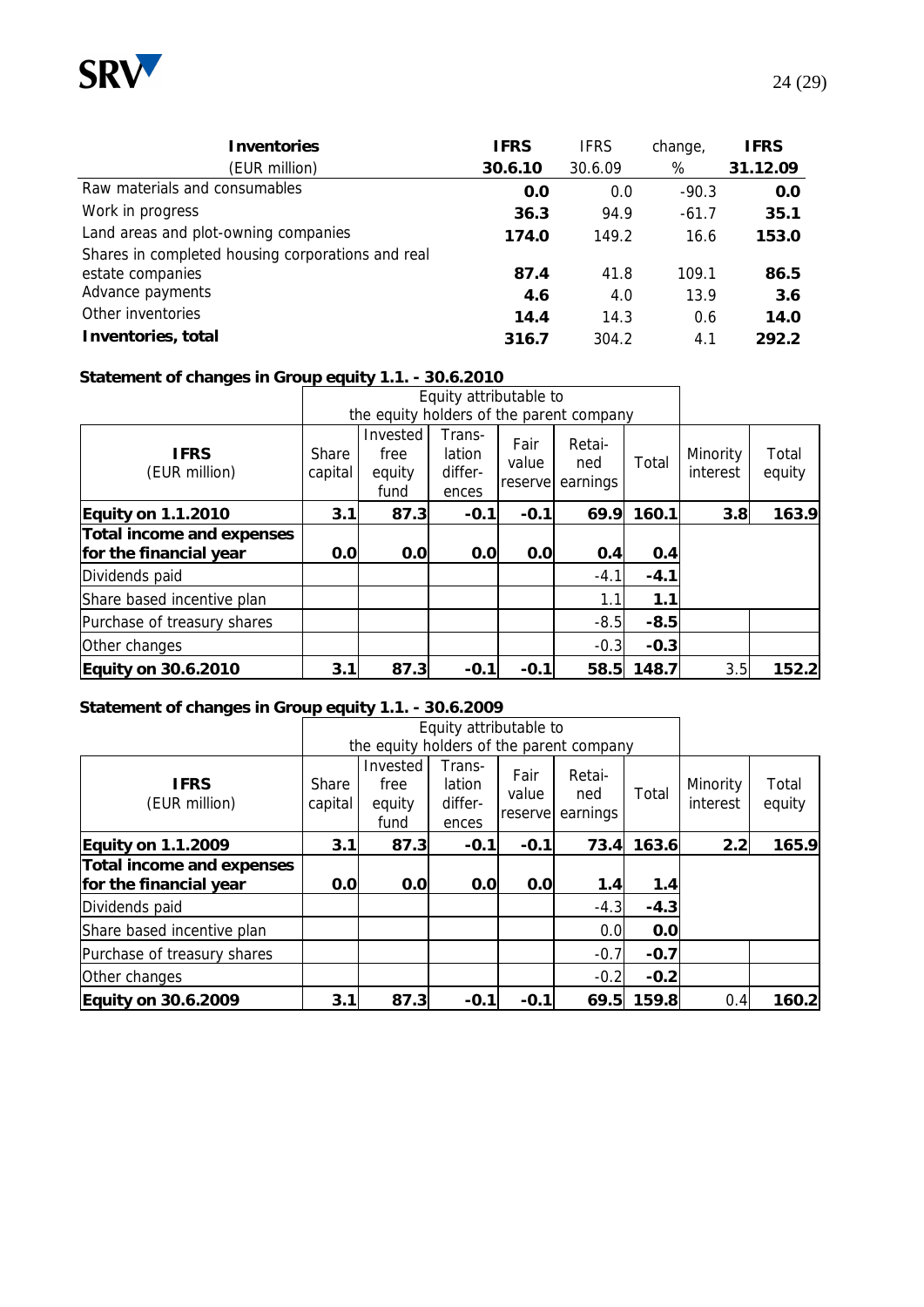

| $\sim$ . $\sim$ . $\sim$ . $\sim$ . $\sim$ . $\sim$ . $\sim$ . $\sim$ . $\sim$ . $\sim$ . $\sim$ . $\sim$ . $\sim$ . $\sim$ . $\sim$ |                         | Equity attributable to                   |                                      |                          |                           |        |                      |                 |
|--------------------------------------------------------------------------------------------------------------------------------------|-------------------------|------------------------------------------|--------------------------------------|--------------------------|---------------------------|--------|----------------------|-----------------|
|                                                                                                                                      |                         | the equity holders of the parent company |                                      |                          |                           |        |                      |                 |
| <b>IFRS</b><br>(EUR million)                                                                                                         | <b>Share</b><br>capital | Invested<br>free<br>equity<br>fund       | Trans-<br>lation<br>differ-<br>ences | Fair<br>value<br>reserve | Retai-<br>ned<br>earnings | Total  | Minority<br>interest | Total<br>equity |
| Equity on 1.1.2009                                                                                                                   | 3.1                     | 87.3                                     | $-0.1$                               | $-0.1$                   | 73.4                      | 163.6  | 2.2                  | 165.9           |
| Total income and expenses<br>for the financial year                                                                                  | 0.0                     | 0.0                                      | 0.0                                  | 0.0                      | 2.9                       | 2.9    |                      |                 |
| Dividends paid                                                                                                                       |                         |                                          |                                      |                          | $-4.3$                    | $-4.3$ |                      |                 |
| Share based incentive plan                                                                                                           |                         |                                          |                                      |                          | 0.0                       | 0.0    |                      |                 |
| Purchase of treasury shares                                                                                                          |                         |                                          |                                      |                          | $-1.8$                    | $-1.8$ |                      |                 |
| Other changes                                                                                                                        |                         |                                          |                                      |                          | $-0.2$                    | $-0.2$ |                      |                 |
| Equity on 31.12.2009                                                                                                                 | 3.1                     | 87.3                                     | $-0.1$                               | $-0.1$                   | 69.9                      | 160.2  | 3.8                  | 163.9           |

**Statement of changes in Group equity 1.1. - 31.12.2009**

| Commitments and contingent liabilities                   |                    |             | <b>IFRS</b>        | <b>IFRS</b> | change,            |             | <b>IFRS</b> |
|----------------------------------------------------------|--------------------|-------------|--------------------|-------------|--------------------|-------------|-------------|
| <b>EUR million</b>                                       |                    |             | 30.6.10            | 30.6.09     | $\%$               |             | 31.12.09    |
| Collateral given for own liabilities                     |                    |             |                    |             |                    |             |             |
| Real estate mortgages given                              |                    |             | 125.4              | 118.3       | 6.0                |             | 106.0       |
| Pledges given                                            |                    |             | 0.0                | 0.0         |                    |             | 0.0         |
| Other commitments                                        |                    |             |                    |             |                    |             |             |
| Guarantees given for liabilities on uncompleted projects |                    |             | 0.0                | 0.0         |                    |             | 0.0         |
| Investment commitments given                             |                    |             | 22.2               | 22.3        | $-0.2$             |             | 22.1        |
| Plots purchase commitments                               |                    |             | 24.0               | 41.6        | $-42.4$            |             | 19.5        |
| Fair and nominal values of                               |                    | <b>IFRS</b> |                    | <b>IFRS</b> |                    | <b>IFRS</b> |             |
| derivative instruments                                   |                    | 30.6.10     |                    | 30.9.2009   |                    | 31.12.09    |             |
| (EUR million)                                            | <b>Fair Values</b> |             | <b>Fair Values</b> |             | <b>Fair Values</b> |             |             |
|                                                          | Positive           | Negative    | Positive           |             | Positive           |             | Negative    |
| Hedge accounting not applied<br>Foreign exchange forward |                    |             |                    |             |                    |             |             |
| contracts                                                | 0.0                | 0.0         |                    | 0.0         | 0.0                | 0.0         | 0.0         |
| Interest rate swaps                                      | 0.0                | 1.9         |                    | 0.1         | 0.1                | 0.0         | 0.7         |
| Nominal values of derivative                             |                    |             |                    |             |                    |             |             |
| instruments                                              |                    | <b>IFRS</b> |                    | <b>IFRS</b> |                    |             | <b>IFRS</b> |
|                                                          |                    | 30.6.10     |                    | 30.6.09     |                    |             | 31.12.09    |
| Foreign exchange forward<br>contracts                    |                    | 0.0         |                    |             | 0.0                |             | 0.0         |
| Interest rate swaps                                      |                    | 63.4        |                    |             | 63.4               |             | 63.4        |
|                                                          |                    |             |                    |             |                    |             |             |

The fair values of derivative instruments are based on market prices at the end of the reporting period. Open foreign exchange forward contracts are hedging the financing cash flow.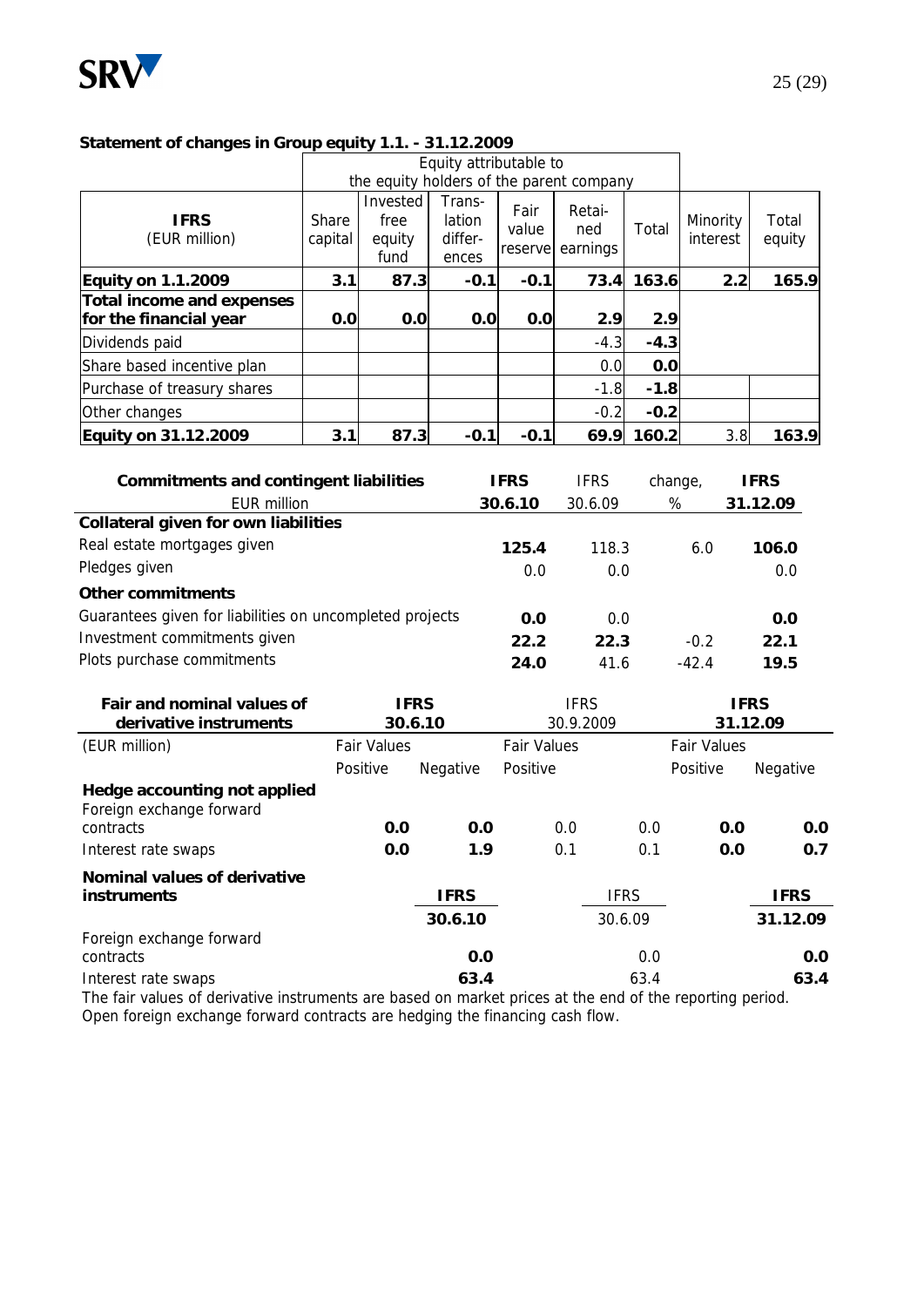

# **2. Group and Segment information by quarter**

| <b>SRV Group</b>                        | <b>IFRS</b>      | <b>IFRS</b>      | <b>IFRS</b>      | <b>IFRS</b>      | <b>IFRS</b>      | <b>IFRS</b>      |
|-----------------------------------------|------------------|------------------|------------------|------------------|------------------|------------------|
| (EUR million)                           | $4 - 6/10$       | $1 - 3/10$       | 10-12/09         | 7-9/09           | $4 - 6/09$       | $1 - 3/09$       |
| Revenue                                 | 117.3            | 95.0             | 120.1            | 87.3             | 96.0             | 87.0             |
| Operating profit                        | 1.5              | 1.6              | 2.7              | 2.3              | 3.9              | 1.8              |
| Financial income and expenses,          |                  |                  |                  |                  |                  |                  |
| total                                   | $-1.6$           | $-1.4$           | $-0.5$           | $-1.2$           | $-1.0$           | $-1.5$           |
| Profit before taxes                     | $-0.1$           | 0.2              | 2.2              | 1.1              | 2.9              | 0.3              |
| Order backlog <sup>1)</sup>             | 604.4            | 530.0            | 481.6            | 465.8            | 461.1            | 458.5            |
| New agreements                          | 186.7            | 140.6            | 120.4            | 86.2             | 98.2             | 91.3             |
| Earnings per share, eur                 | 0.02             | $-0.01$          | 0.03             | 0.01             | 0.04             | 0.00             |
| Equity per share, eur $1$ )             | 4.38             | 4.36             | 4.48             | 4.45             | 4.44             | 4.40             |
| Share price, eur <sup>1)</sup>          | 6.16             | 6.41             | 5.89             | 5.64             | 4.18             | 3.00             |
| Equity ratio, $%$ <sup>1)</sup>         | 35.1             | 37.0             | 41.3             | 40.9             | 40.1             | 40.5             |
| Net interest bearing debt <sup>1)</sup> | 216.7            | 199.8            | 179.9            | 189.8            | 186.8            | 172.6            |
| Gearing, $%$ <sup>1)</sup>              | 142.3            | 132.3            | 109.8            | 116.3            | 116.6            | 107.1            |
|                                         |                  |                  |                  |                  |                  |                  |
| Revenue                                 | <b>IFRS</b>      | <b>IFRS</b>      | <b>IFRS</b>      | <b>IFRS</b>      | <b>IFRS</b>      | <b>IFRS</b>      |
| (EUR million)                           | $4 - 6/10$       | $1 - 3/10$       | 10-12/09         | 7-9/09           | $4 - 6/09$       | $1 - 3/09$       |
| <b>Business Premises</b>                | 76.8             | 54.7             | 66.9             | 40.2             | 46.1             | 54.8             |
| Housing                                 | 35.8             | 38.3             | 49.9             | 39.7             | 42.4             | 26.6             |
| International                           | 4.8              | 2.0              | 3.4              | 7.4              | 7.6              | 5.6              |
| Other Operations                        | 2.5              | 2.5              | 2.3              | 2.1              | 2.1              | 2.2              |
| Eliminations                            | $-2.6$           | $-2.5$           | $-2.3$           | $-2.1$           | $-2.1$           | $-2.2$           |
| Group, total                            | 117.3            | 95.0             | 120.1            | 87.3             | 96.0             | 87.0             |
|                                         |                  |                  |                  |                  |                  |                  |
| Operating profit                        | <b>IFRS</b>      | <b>IFRS</b>      | <b>IFRS</b>      | <b>IFRS</b>      | <b>IFRS</b>      | <b>IFRS</b>      |
| (EUR million)                           | $4 - 6/10$       | $1 - 3/10$       | 10-12/09         | 7-9/09           | $4 - 6/09$       | $1 - 3/09$       |
| <b>Business Premises</b>                | 4.7<br>0.7       | 4.3<br>2.4       | 4.3<br>1.9       | 3.1<br>1.3       | 4.6<br>2.3       | 5.9<br>$-0.1$    |
| Housing                                 |                  |                  |                  |                  |                  |                  |
| International                           | $-2.2$<br>$-1.6$ | $-3.9$<br>$-1.2$ | $-2.0$           | $-1.3$<br>$-0.7$ | $-1.9$<br>$-1.0$ | $-2.5$<br>$-1.6$ |
| Other Operations                        | $-0.1$           | $-0.1$           | $-1.4$<br>$-0.2$ |                  | 0.0              |                  |
| Eliminations                            |                  |                  |                  | $-0.1$           |                  | 0.0              |
| Group, total                            | 1.5              | 1.6              | 2.7              | 2.3              | 3.9              | 1.8              |
| Operating profit                        | <b>IFRS</b>      | <b>IFRS</b>      | <b>IFRS</b>      | <b>IFRS</b>      | <b>IFRS</b>      | <b>IFRS</b>      |
| $(\%)$                                  | $4 - 6/10$       | $1 - 3/10$       | 10-12/09         | $7 - 9/09$       | $4 - 6/09$       | $1 - 3/09$       |
| <b>Business Premises</b>                | 6.1              | 7.9              | 6.5              | 7.7              | 10.0             | 10.8             |
| Housing                                 | 2.1              | 6.3              | 3.8              | 3.4              | 5.3              | $-0.4$           |
| International                           | $-46.6$          | $-197.5$         | $-58.4$          | $-17.6$          | $-25.6$          | $-44.4$          |
| Group, total                            | 1.3              | 1.6              | 2.2              | 2.6              | 4.1              | 2.1              |
|                                         |                  |                  |                  |                  |                  |                  |
| Order backlog                           | <b>IFRS</b>      | <b>IFRS</b>      | <b>IFRS</b>      | <b>IFRS</b>      | <b>IFRS</b>      | <b>IFRS</b>      |
| (EUR million)                           | 30.6.10          | 31.3.10          | 31.12.09         | 30.9.09          | 30.6.09          | 31.3.09          |
| <b>Business Premises</b>                | 358.2            | 331.7            | 255.3            | 252.0            | 224.3            | 252.8            |
| Housing                                 | 220.5            | 174.3            | 201.7            | 187.5            | 206.1            | 174.3            |
| International                           | 25.7             | 24.0             | 24.6             | 26.3             | 30.7             | 31.5             |
| Group, total                            | 604.4            | 530.0            | 481.6            | 465.8            | 461.1            | 458.5            |
| - sold order backlog                    | 426              | 389              | 317              | 325              | 306              | 291              |
| - unsold order backlog                  | 178              | 141              | 165              | 141              | 155              | 168              |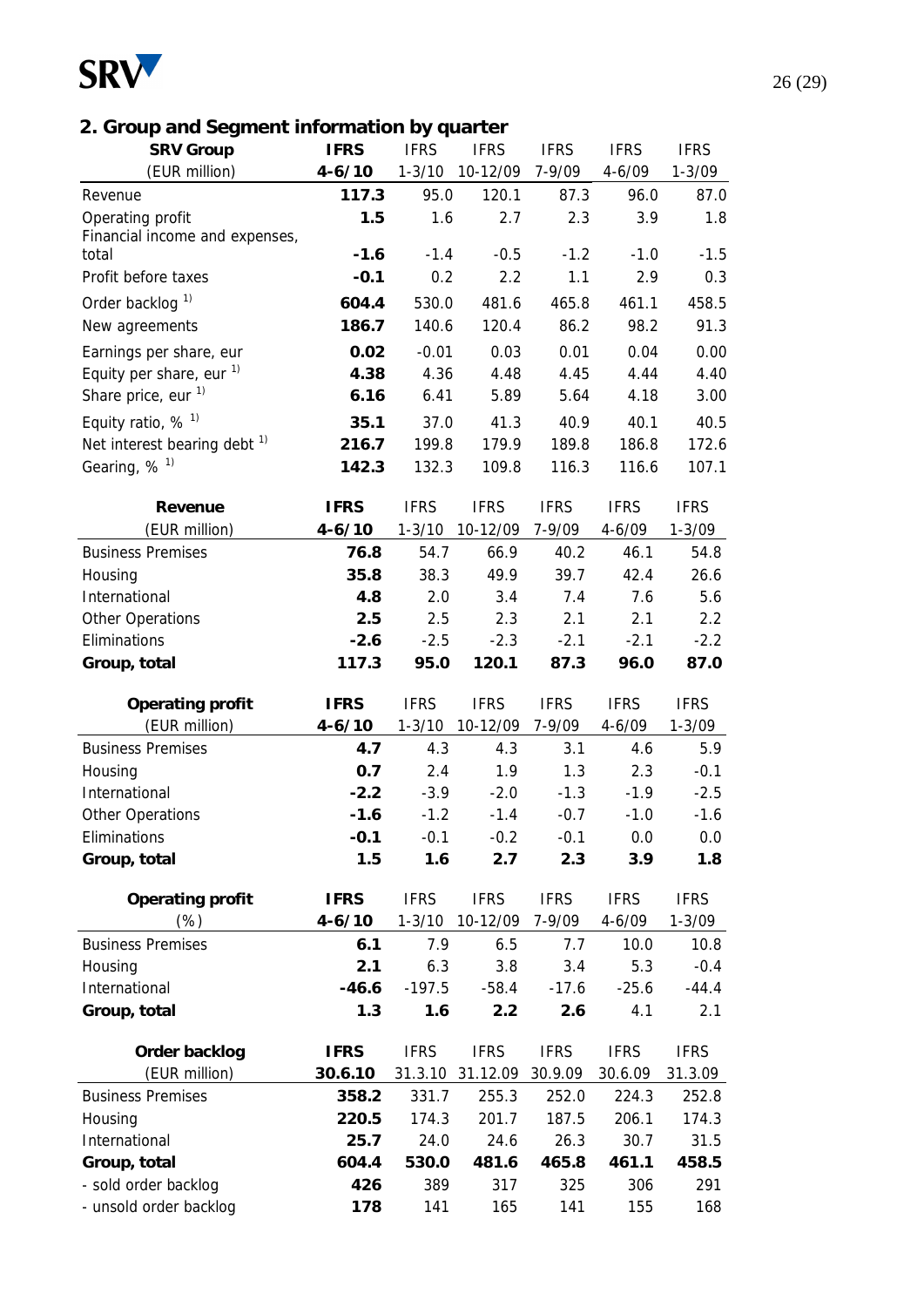

| Invested capital         | IFRS    | <b>IFRS</b> | <b>IFRS</b>              | <b>IFRS</b> | IFRS    | <b>IFRS</b> |
|--------------------------|---------|-------------|--------------------------|-------------|---------|-------------|
| (EUR million)            | 30.6.10 |             | 31.3.10 31.12.09 30.9.09 |             | 30.6.09 | 31.3.09     |
| <b>Business Premises</b> | 75.8    | 56.2        | 42.O                     | 61.0        | 77.O    | 69.2        |
| Housing                  | 127.7   | 121 6       | 122.9                    | 124.1       | 137.0   | 136.7       |
| International            | 1772    | 173.6       | 176.3                    | 165.6       | 152.0   | 150.5       |
| Other and eliminations   | 4.2     | 6.0         | 7.7                      | 6.2         | $-12.2$ | $-14.0$     |
| Group, total             | 3849    | 357.5       | 349.0                    | 356.9       | 353.8   | 342.3       |

# **Residential production**

| in Finland (units)                 | $4 - 6/10$ | $1 - 3/10$ | 10-12/09 | 7-9/09 | $4 - 6/09$ | 1-3/09 |
|------------------------------------|------------|------------|----------|--------|------------|--------|
| Start-ups                          | 300        | 0          | 247      |        |            |        |
| Sold                               | 102        | 95         | 86       | 43     | 51         | 27     |
| Completed <sup>1)</sup>            | O          | 16         | 64       | 37     | 93         | 58     |
| Completed and unsold <sup>1)</sup> | 105        | 138        | 171      | 161    | 185        | 156    |
| Under construction <sup>1</sup>    | 547        | 247        | 263      | 80     | 118        | 211    |
| - of which unsold $1$              | 400        | 169        | 231      | 79     | 100        | 180    |

1) at the end of the period

# **3. Segment information**

| Assets                   | IFRS     | <b>IFRS</b> | change,     | change, | IFRS     |
|--------------------------|----------|-------------|-------------|---------|----------|
| (EUR million)            | 30.6.10  | 30.6.09     | <b>MEUR</b> | %       | 31.12.09 |
| <b>Business Premises</b> | 110.1    | 90.2        | 19.9        | 22.1    | 88.7     |
| Housing                  | 151.8    | 162.4       | $-10.6$     | $-6.5$  | 151.5    |
| International            | 180.6    | 158.7       | 21.9        | 13.8    | 182.5    |
| Other Operations         | 225.1    | 194.1       | 31.0        | 16.0    | 214.5    |
| Eliminations             | $-213.1$ | $-183.8$    | $-29.2$     |         | $-219.3$ |
| Group, total             | 454.5    | 421.6       | 32.9        | 7.8     | 418.0    |

| Liabilities              | <b>IFRS</b> | <b>IFRS</b> | change,     | change, | <b>IFRS</b> |
|--------------------------|-------------|-------------|-------------|---------|-------------|
| (EUR million)            | 30.6.10     | 30.6.09     | <b>MEUR</b> | %       | 31.12.09    |
| <b>Business Premises</b> | 85.2        | 46.6        | 38.6        | 82.8    | 55.5        |
| Housing                  | 131.7       | 146.6       | $-14.9$     | $-10.2$ | 133.2       |
| International            | 187.3       | 164.5       | 22.9        | 13.9    | 181.7       |
| Other Operations         | 115.5       | 90.6        | 24.9        | 27.5    | 79.2        |
| Eliminations             | $-217.5$    | $-187.0$    | $-30.6$     |         | $-195.6$    |
| Group, total             | 302.3       | 261.4       | 40.9        | 15.7    | 254.1       |
|                          |             |             |             |         |             |
| Invested capital         | <b>IFRS</b> | <b>IFRS</b> | change,     | change, | <b>IFRS</b> |
| (EUR million)            | 30.6.10     | 30.6.09     | <b>MEUR</b> | %       | 31.12.09    |
| <b>Business Premises</b> | 75.8        | 77.0        | $-1.2$      | $-1.5$  | 42.0        |
| Housing                  | 127.7       | 137.0       | $-9.3$      | $-6.8$  | 122.9       |
| International            | 177.2       | 152.0       | 25.1        | 16.5    | 176.3       |
| Other and eliminations   | 4.2         | $-12.2$     | 16.5        |         | 7.7         |

**Group, total 384.9** 353.8 31.1 8.8 **349.0**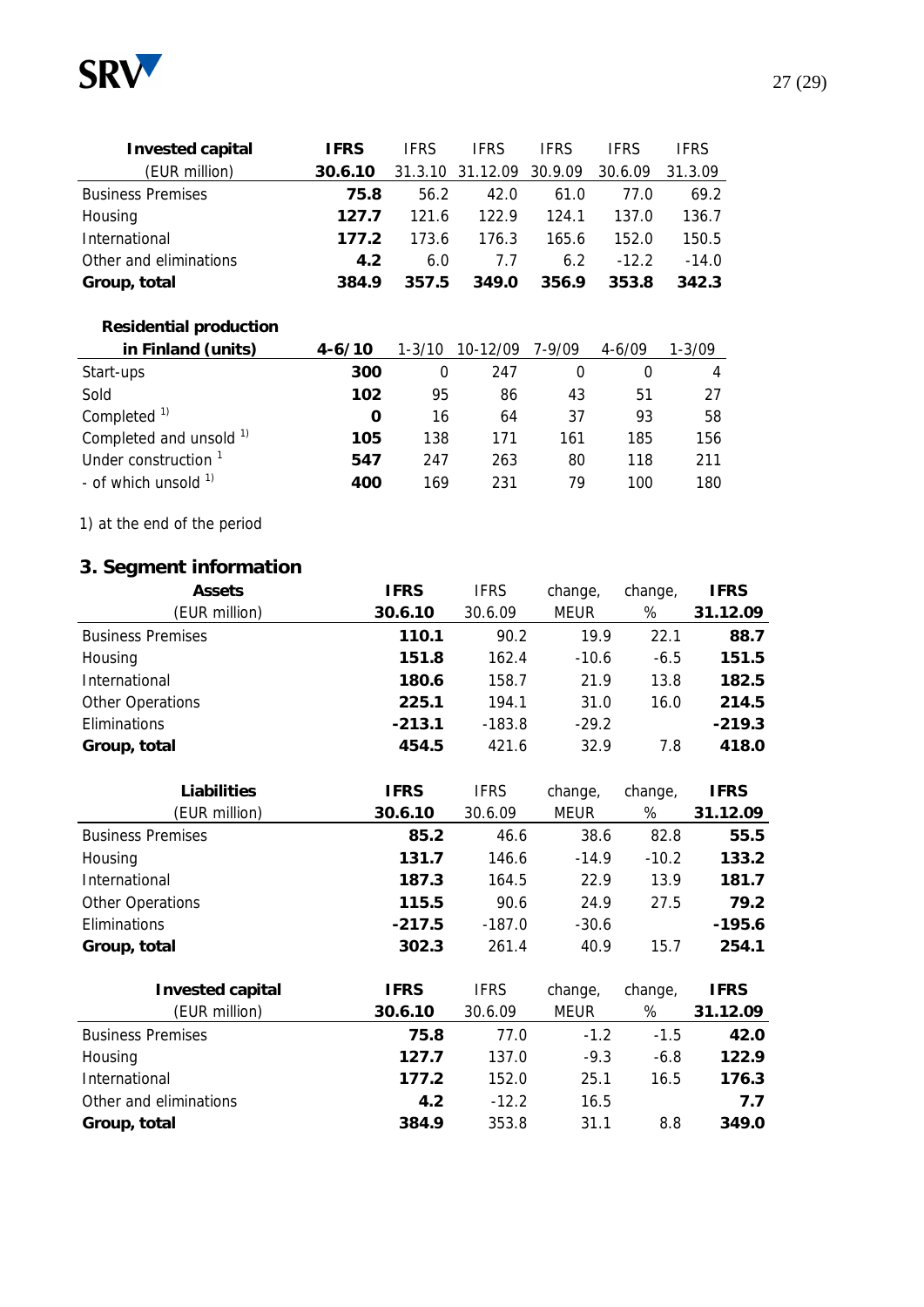

| Inventories                              |              | <b>IFRS</b> | <b>IFRS</b> | change,     | <b>IFRS</b> |
|------------------------------------------|--------------|-------------|-------------|-------------|-------------|
| (MEUR)                                   |              | 30.6.10     | 30.6.09     | <b>MEUR</b> | 31.12.09    |
| Land areas and plot-owning companies     |              | 174.0       | 149.2       | 24.8        | 153.0       |
| <b>Business Premises</b>                 |              | 34.4        | 25.0        | 9.3         | 27.8        |
| Housing                                  |              | 55.0        | 45.5        | 9.5         | 41.4        |
| International                            |              | 84.4        | 78.4        | 6.0         | 83.6        |
| Work in progress                         |              | 36.3        | 94.9        | $-58.6$     | 35.1        |
| <b>Business Premises</b>                 |              | 0.0         | 32.9        | $-32.9$     | 0.0         |
| Housing                                  |              | 34.8        | 45.2        | $-10.4$     | 21.2        |
| International                            |              | 1.5         | 16.8        | $-15.3$     | 14.0        |
| Shares in completed housing corporations |              |             |             |             |             |
| and real estate companies                |              | 87.4        | 41.8        | 45.6        | 86.5        |
| <b>Business Premises</b>                 |              | 25.7        | 0.0         | 25.7        | 25.5        |
| Housing                                  |              | 39.6        | 39.1        | 0.4         | 55.5        |
| International                            |              | 22.2        | 2.6         | 19.6        | 5.5         |
| Other inventories                        |              | 19.0        | 18.4        | 0.6         | 17.6        |
| <b>Business Premises</b>                 |              | 5.1         | 5.1         | 0.0         | 5.1         |
| Housing                                  |              | 5.1         | 5.1         | 0.0         | 3.7         |
| International                            |              | 9.9         | 9.3         | 0.6         | 9.9         |
| Inventories, total                       |              | 316.7       | 304.2       | 12.5        | 292.2       |
| <b>Business Premises</b>                 |              | 65.1        | 63.0        | 2.1         | 58.4        |
| Housing                                  |              | 134.5       | 134.9       | $-0.4$      | 121.7       |
| International                            |              | 117.9       | 107.0       | 10.9        | 112.9       |
| <b>Business Premises</b>                 | <b>IFRS</b>  | <b>IFRS</b> | change,     | change,     | <b>IFRS</b> |
| (EUR million)                            | $1 - 6/2010$ | 1-6/2009    | <b>MEUR</b> | %           | 2009        |
| Revenue                                  | 131.5        | 100.9       | 30.5        | 30.2        | 208.0       |
| Operating profit                         | 9.0          | 10.6        | $-1.6$      | $-14.9$     | 18.0        |
| Segment's assets                         |              |             |             |             |             |
| Non-current assets                       | 0.8          | 0.9         | $-0.1$      | $-7.8$      | 0.9         |
| Current assets                           | 109.3        | 89.3        | 20.0        | 22.3        | 87.8        |
| Total assets                             | 110.1        | 90.2        | 19.9        | 22.1        | 88.7        |
| Segment's liabilities                    |              |             |             |             |             |
| Non-current liabilities                  | 1.1          | 11.3        | $-10.2$     | $-90.6$     | 11.0        |
| <b>Current liabilities</b>               | 84.2         | 35.4        | 48.8        | 137.9       | 44.5        |
| <b>Total liabilities</b>                 | 85.2         | 46.6        | 38.6        | 82.8        | 55.5        |
| Invested capital at end of period        | 75.8         | 77.0        | $-1.2$      | $-1.5$      | 42.0        |
| Return on investment. % <sup>1)</sup>    | 31.8         | 30.5        |             |             | 35.2        |
| Order backlog at end of period           | 358.2        | 224.3       | 133.8       | 59.7        | 255.3       |